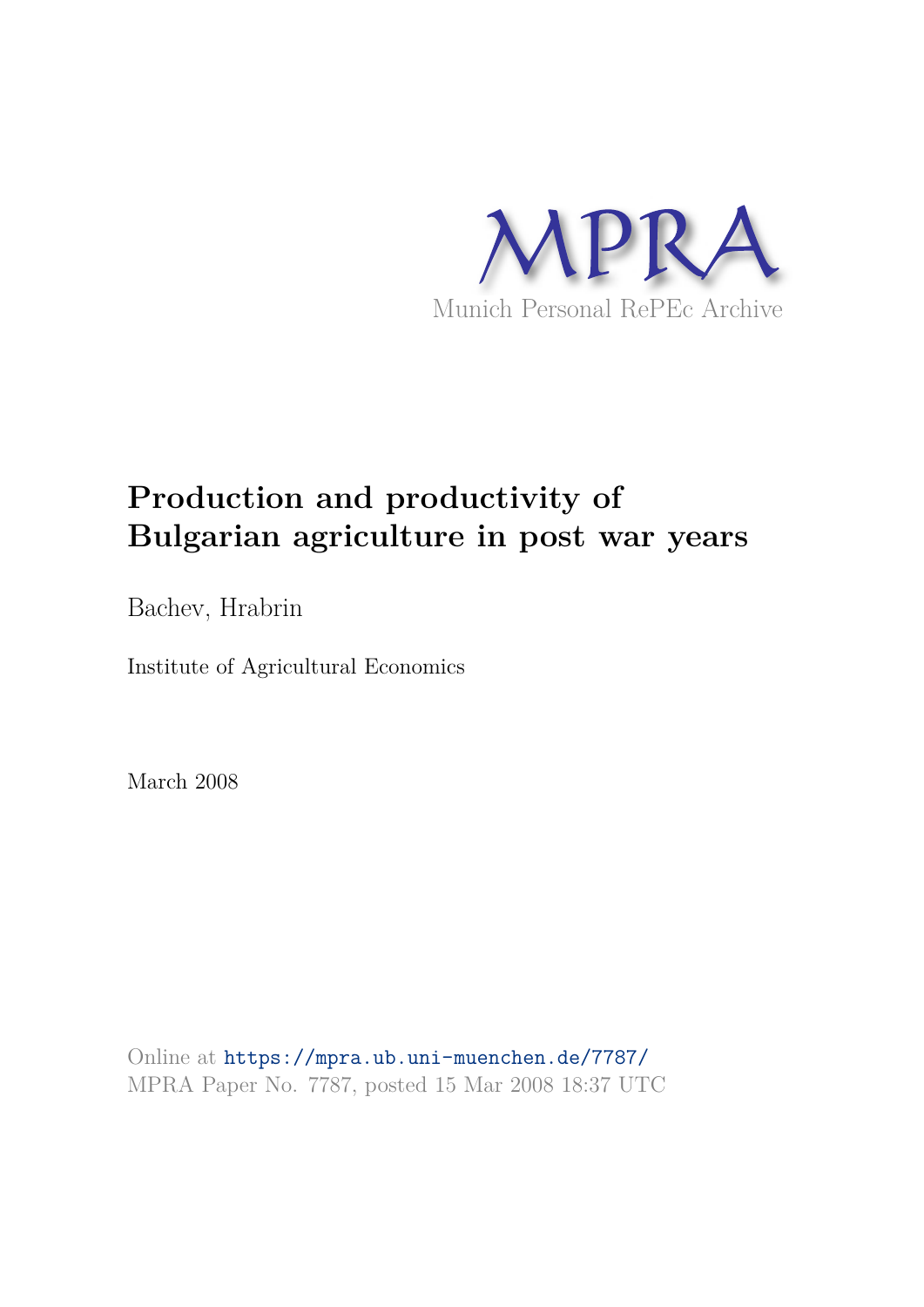## **Production and productivity of Bulgarian agriculture in post war years**

*Hrabrin Bachev, Institute of Agricultural Economics, Sofia, Bulgaria* 

## **Abstract**

This study is a first attempt to clarify major trends and factors of changes in production and productivity in Post-Second World War Bulgarian agriculture. It incorporates an interdisciplinary approach and specifies crucial institutional, economic, organizational, technological etc. factors affecting development of agricultural production and productivity. Firstly, evolution of agricultural production and productivity is analyzed, and effect of labor, land and livestock productivity on different productions assessed. Secondly, evolution and impact of main technological factors (application of chemicals, mechanization, irrigation, introduction of new varieties etc.) are examined. Third, stages in property rights development and restructuring of farms are presented, and their effects on production and productivity evaluated. Forth, paces in modernization of public policy, its key elements (central planning, price and trade regulations, support programs etc.) and implications for agriculture are identified. Fifth, evolution and role of the demands for farm products is assessed. Next, changes in labor quantity and composition, and their impact on agricultural production and productivity are scrutinized. Finally, effects of climate changes and weather extremes on agriculture are underlined.

**Key words:** evolution of agricultural production, productivity; political, institutional, economic, organizational, international, technological, natural factors; post-second world war agriculture; Bulgaria

## **Introduction**

In Bulgaria there are ideal natural conditions (soils, water, climate) for development of agriculture and for production of a great variety of crop and livestock produce. Since the Second World War country's agriculture has gone through a number of fundamental changes in property rights and organizational structures – cooperation of peasants in 1950s and 1960s; enormous concentration of farming in large public farms in 1970s and 1980s; post-communist transformation and evolution of new farming structures since  $1990<sup>1</sup>$ . Moreover, there has been a significant evolution of farming technologies, agricultural labor, food markets, modes of governance, public support policies, climate variations etc. All these have had a huge implication

<sup>&</sup>lt;sup>1</sup> Transition to a modern market economy completed successfully and Bulgaria joined EU on January 1, 2007.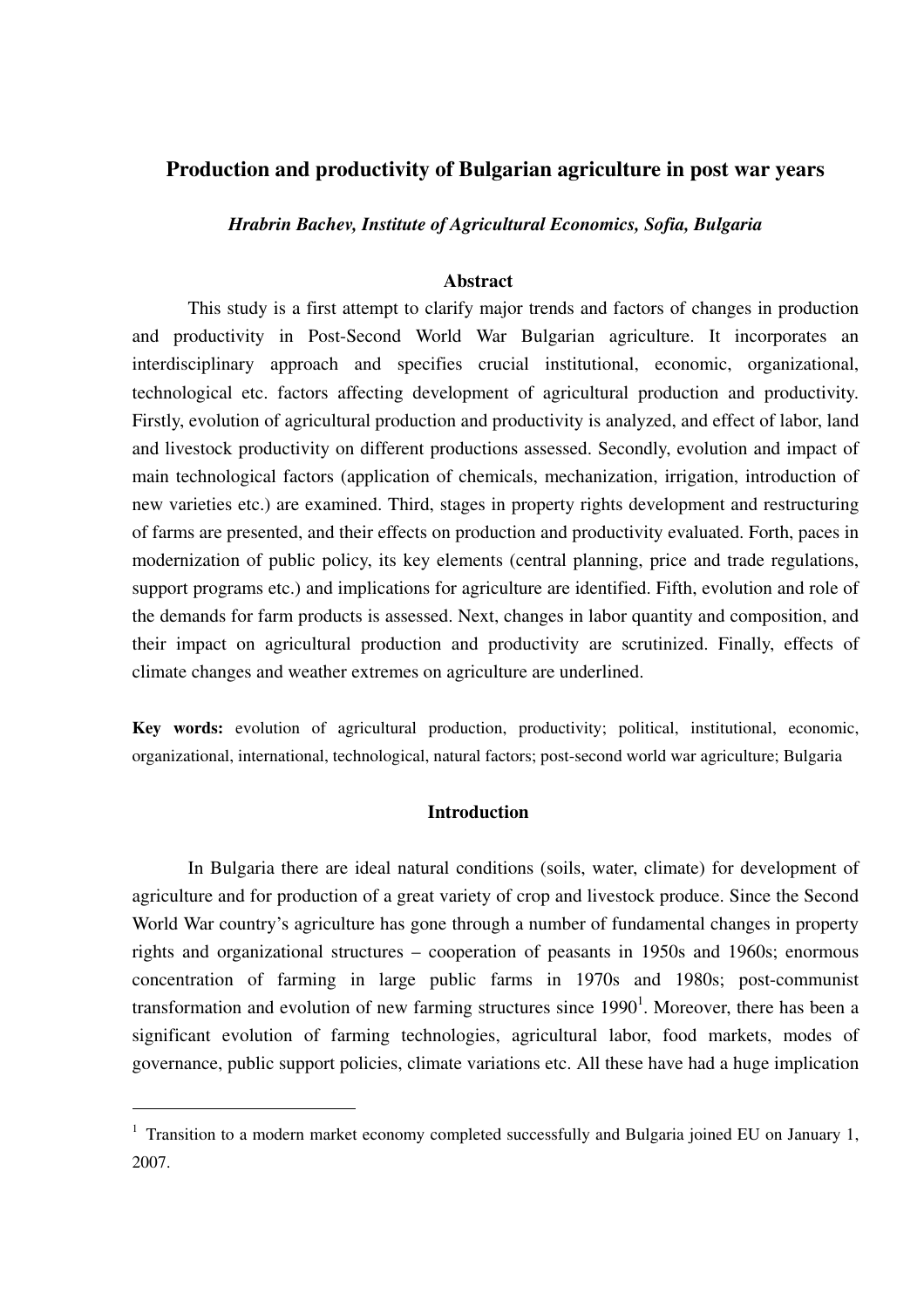for composition and dynamics of agricultural production and progression of productivity.

*This study is a first attempt to clarify major trends and factors of changes in production and productivity in Post-Second World War Bulgarian agriculture.* It incorporates an interdisciplinary approach and specifies crucial institutional, economic, organizational, technological etc. factors affecting development of agricultural production and productivity. *Firstly,* evolution of agricultural production and productivity is analyzed, and effect of labor, land and livestock productivity on different productions assessed. *Secondly,* evolution and impact of main technological factors (application of chemicals, mechanization, irrigation, introduction of new varieties etc.) are examined. *Third,* stages in property rights development and restructuring of farms are presented, and their effects on production and productivity evaluated. *Forth,* paces in modernization of public policy, its key elements (central planning, price and trade regulations, support programs etc.) and implications for agriculture are identified. *Fifth,* evolution and role of the demands for farm products is assessed. *Next,* changes in labor quantity and composition, and their impact on agricultural production and productivity are scrutinized. *Finally,* effects of climate changes and weather extremes on agriculture are underlined.

The study is based on a great amount of statistical and other official data. In addition, expert assessments are extensively used to compensate shortages in quantity and reliability of information for different periods of development of Bulgarian agriculture.

## **Evolution of agricultural production**

Post Second World War period has seen a huge augmentation of agricultural production in Bulgaria. By the end of 1980s the value of Gross Agricultural Product (GAP) almost tripled comparing to 1948 (Figure 1). The growth rate of Gross Crop Product (GCP) and Gross Livestock Product (GLP) was particularly big during the second part of 1950s. A double digit growth in GAP continues until 1975 mostly due to the large increase in GLP. In 1970s and 1980s the growth of GCP is low and even negative which is coupled with insignificant and negative enlargement of GLP after 1980. There was a vast decline in crop and livestock productions after 1989 with a trend for recovery of GCP in recent years.

All major crop productions but rye have experienced a significant growth in post-war years (Figure 2). Comparing to 1948 the expansion of physical volume reaches 2,5 times for grape, 3 folds for oriental tobacco, 4 times for wheat and apples, 5 times for maize and cotton, 7 folds for sugar beat, 8 times for potatoes, 9 folds for burley, 10 times for sunflower and alfalfa hay, and 11 folds for tomatoes. Most crop outputs grew significantly until 1975 (with exception of cotton and rye hitting the top in 1956). There was a slow-down or even negative growth of many industrial and permanent crops, vegetables, and some grains during 1975-1989. A number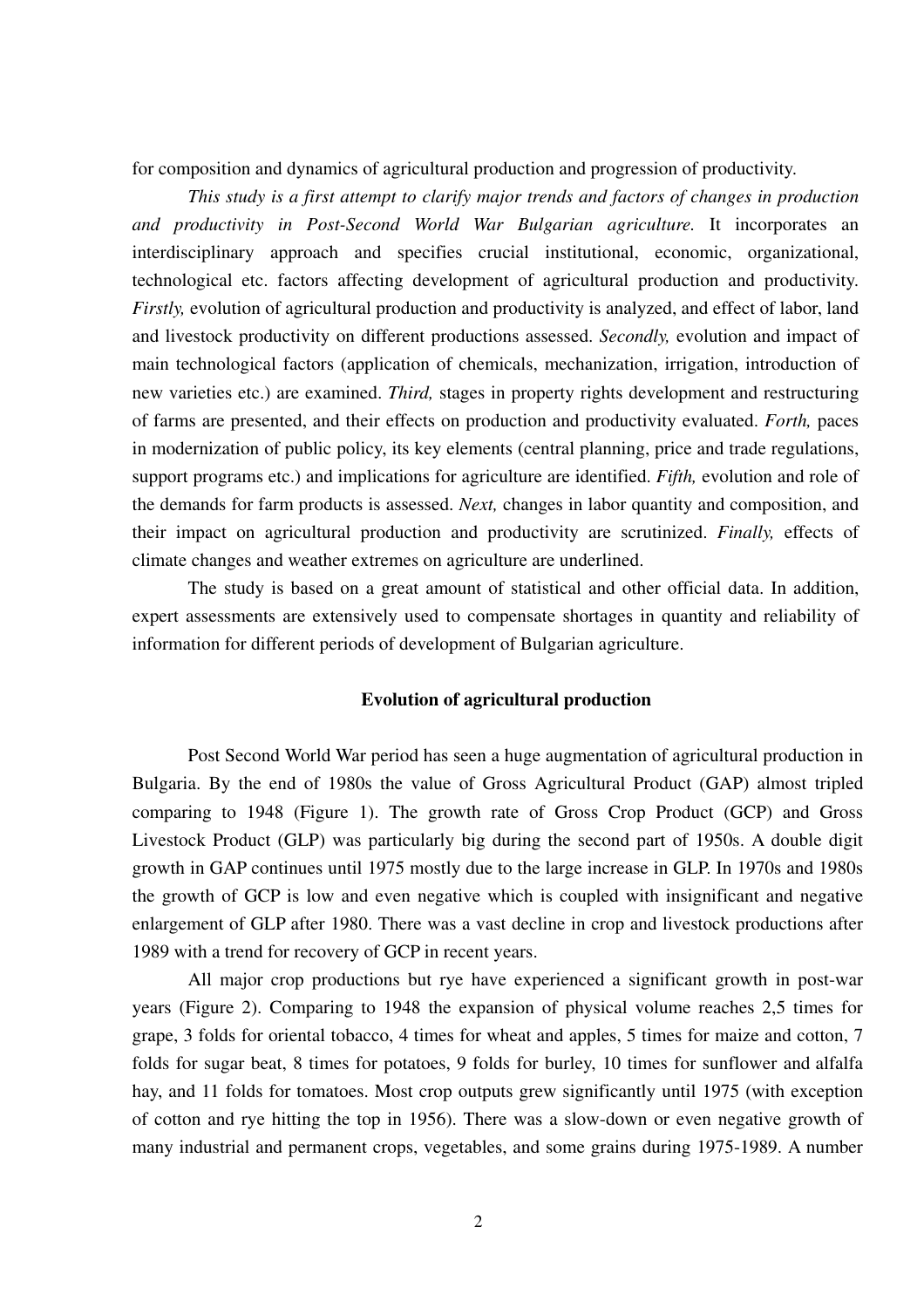of major productions like cotton, table grape and rye got to lower levels than in 1948. Final decade of the last century saw a sharp decline in all crop productions (but sunflower) ranging from a third for potatoes, a half for wheat, to 60% for corn and burley, three quarters for tomatoes, Alfalfa hay and table grape, and up to 94% for apples. Certain important productions were reduced to a tiny fraction of their 1948 level – grapes (57%), apples (20%), sugar beat and cotton (9%), and rye (8%). There has been a reverse trend for growth in wheat, maize and tobacco productions after 2000.



**Figure 1: Evolution of agricultural production in Bulgaria**

*Source: National Statistical Institute* 



**Figure 2: Dynamics of crop productions in Bulgaria (tons)**

## *Source: National Statistical Institute*

Livestock production has also seen a dramatic dynamics since 1948 (Figure 3). Until 1989 there was a considerable increase in production of cow milk, honey, eggs, wool, and meats from pigs, cattle, sheep and goat, and poultry where growth in physical output reached 752%, 600%,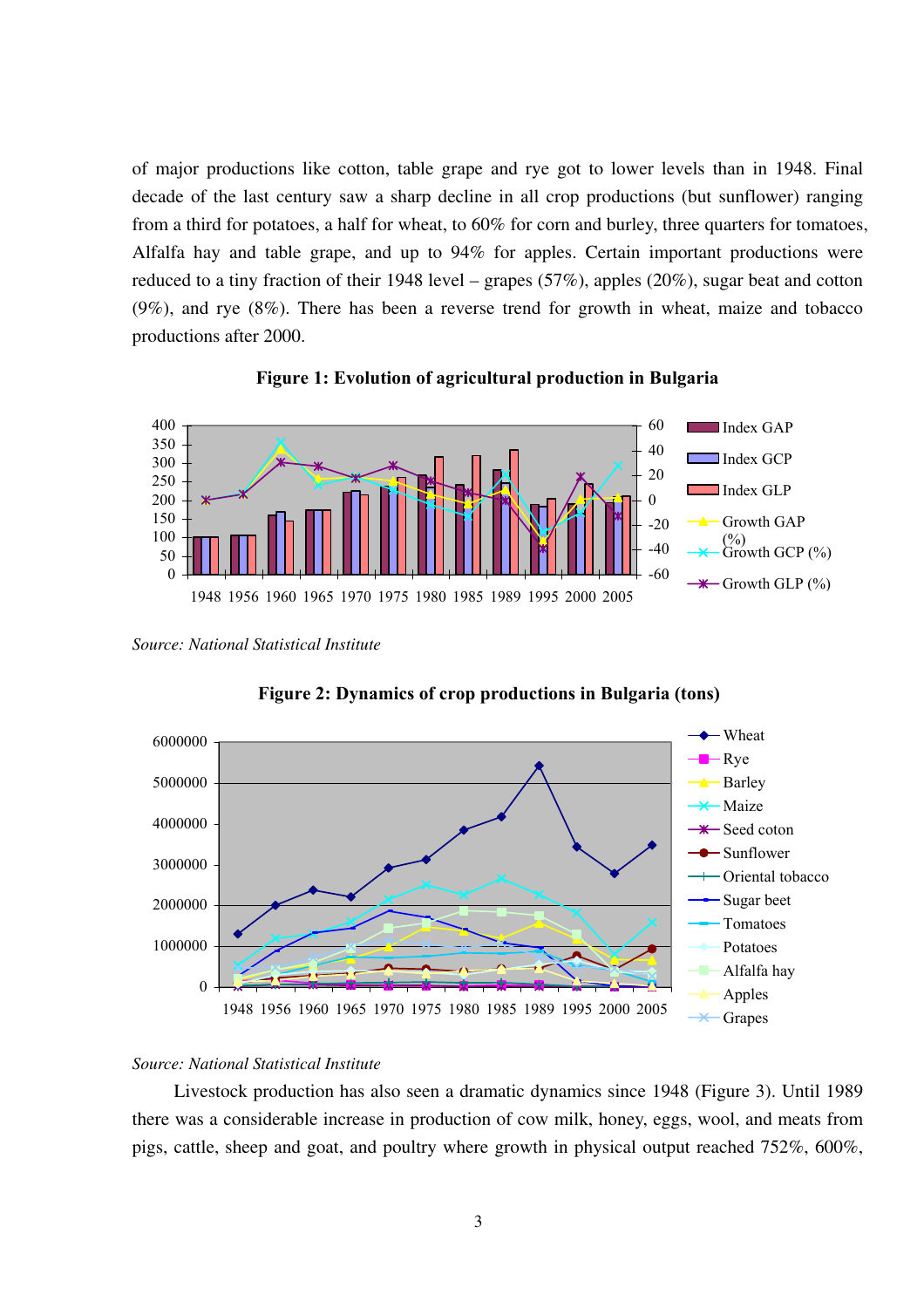440%, 250%, 580%, 260% and 520%<sup>2</sup> accordingly. The largest expansion for all these products was after 1960. On the other hand, a number of traditional productions experienced zero growth (e.g. sheep milk) or significant decline after 1948. By 1989 goat and buffalos milks shrunk by 30% and two-thirds while cocoons (after 2 folds growth until 1956) was reduced by a quarter. After 1989 there has been a dramatic fall in all livestock outputs but goat milk – production of pig, cattle, sheep and goat meats declined by  $82\%$ ,  $77\%$  and  $72\%$  accordingly; poultry meat by  $51\%$ ; cow, sheep and buffalo milks by 45%, 66% and 59%; wool by 85%, eggs by 45%, honey by 57%, and cocoons disappeared. In recent years there is a slight recovery of sheep milk, honey and eggs productions. However, current output for major products like pig meat and goat milks is just above 1948 level. Other productions are still far bellow the 1948 level – cattle meat  $(61\%)$ , sheep and goat meat (52%), sheep milk (37%), wool (31%), and buffalos milk (11%).





### *Source: National Statistical Institute*

The post-war evolution of agricultural productions has been associated with substantial changes in the importance of crop and livestock sectors and individual sub-sectors (Figure 4). Livestock production comprises a third of the value of GAP until 1970 having its share increased after that and being a dominating sector until the end of 1980s. After 1995 the share of livestock sectors sharply diminished down to just 22% of GAP in recent years. Contribution of cereals was the greatest until 1975 and they make the first (until 1995) or the second (since 1995) biggest sector after 1989. Cattle accounted for the best part of GAP between 1979-1995 while pigs contributed significantly during 1989-1995. Industrial crops extended to the second most important production in 1960-1975 returning their importance since 2000. Vegetable production

 $2$  Data for poultry are compared with 1960 level.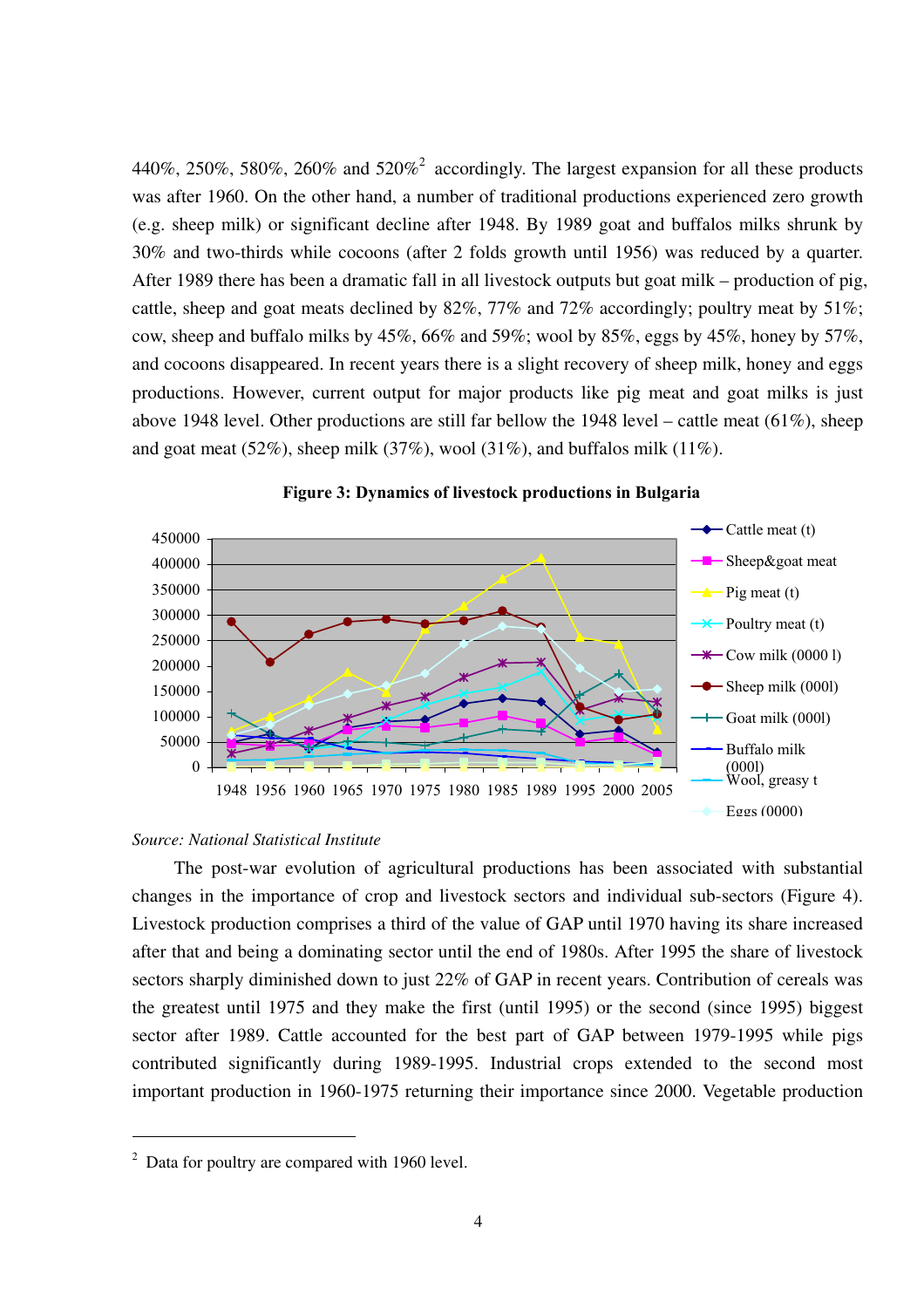has seen its share augmented since 1989 now having the largest portion in GAP in past decade.



**Figure 4: Composition of Gross Agricultural Product in Bulgaria**

## **Evolution of agricultural productivity**

There has been more than ten folds growth in aggregate labor productivity<sup>3</sup> in post-war agriculture (Figure 5). Augmentation of productivity continues until 1989 with a particularly high rate until 1975 and a slower expansion (2-4% a year) afterwards. There was a parallel process of sharp reduction of employed persons in agriculture which amount dropped to one-fifth of 1948 figure. Throughout that period the increase of labor productivity exceeds considerably the growth in GAP. Therefore, the entire enlargement of production comes from the boost in labor productivity. After 1989 there has been an immense fall in labor productivity (with 29% by 1995, and a minor rate afterwards) along with a 20% rise in number of employed in agriculture. The later could not compensate the lost in labor productivity and GAP plummeted by a third by 1995. Since then there has been a tiny growth in GAP fully coming from employment of additional workforce.

There has been also a considerable increase in productivity of land after 1948 both in terms of rising of average yields and improvement of crop (and livestock) structure. The yields per ha for all crops has augmented significantly – with 80%-130% for Alfalfa hay, oriental tobacco and sunflower, 400% for wheat, burley and potatoes, and more than 600% for maize (Figure 6). Yields of most crops improved until eighties and significantly diminished after 1989. Yields of

*Source: National Statistical Institute* 

 $3$  Labor productivity is calculated by dividing GAP by average number of employed in agriculture (NSI).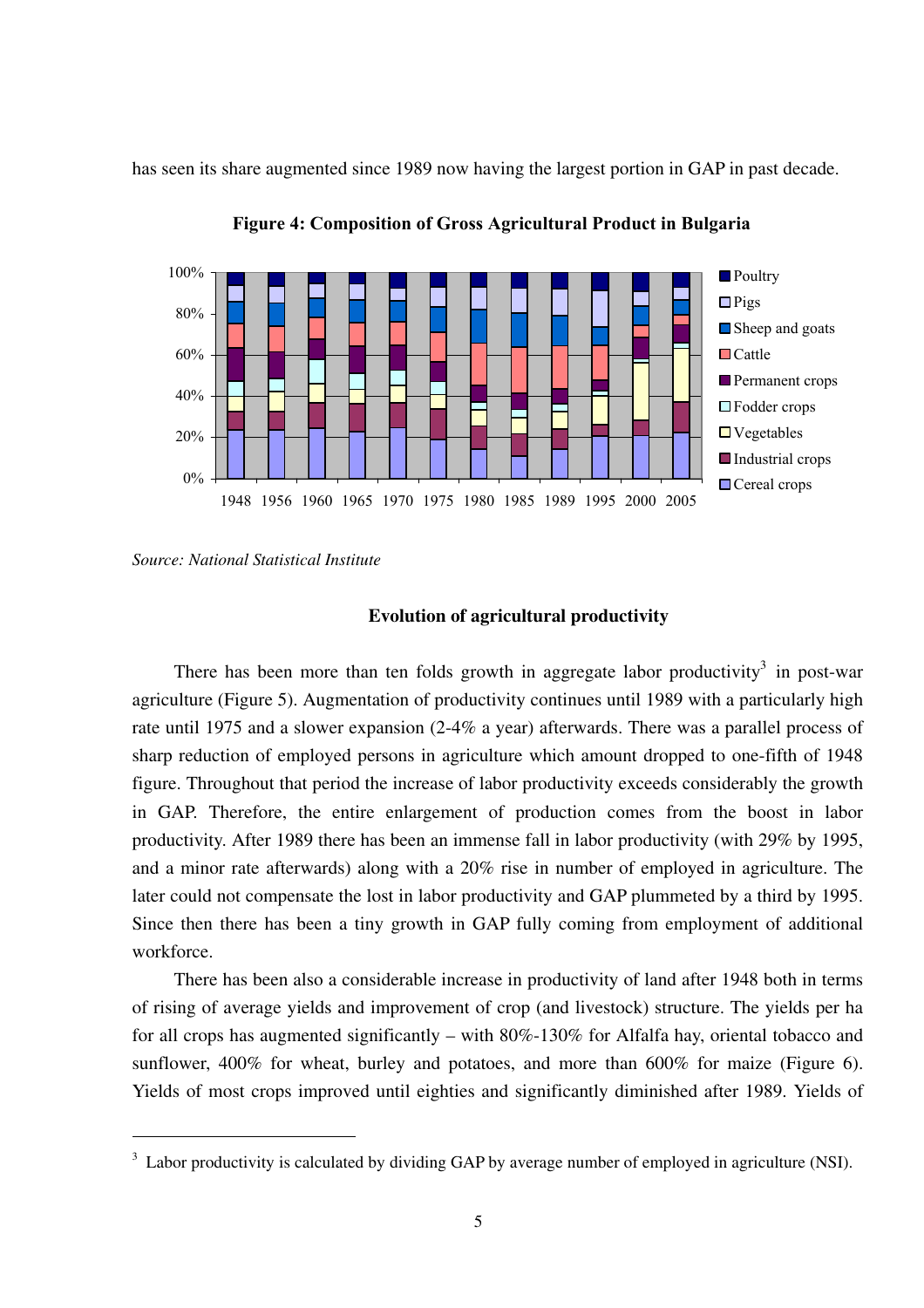every crop but rye have grown after 2000 but they are still below 1989 level. Maize and potatoes recovered after 1989 regression achieving the top rates in recent years. Oriental tobacco is the only exception keeping upward trend until present.





*Source: National Statistical Institute*





## *Source: National Statistical Institute*

In post war period there has been substantial changes in crop structure and the extend of productive use of farmland (Figure 7). Cereals accounts for the major part of planted area but their share decreased after 1956 (rye almost vanished). Furthermore, areas devoted to wheat and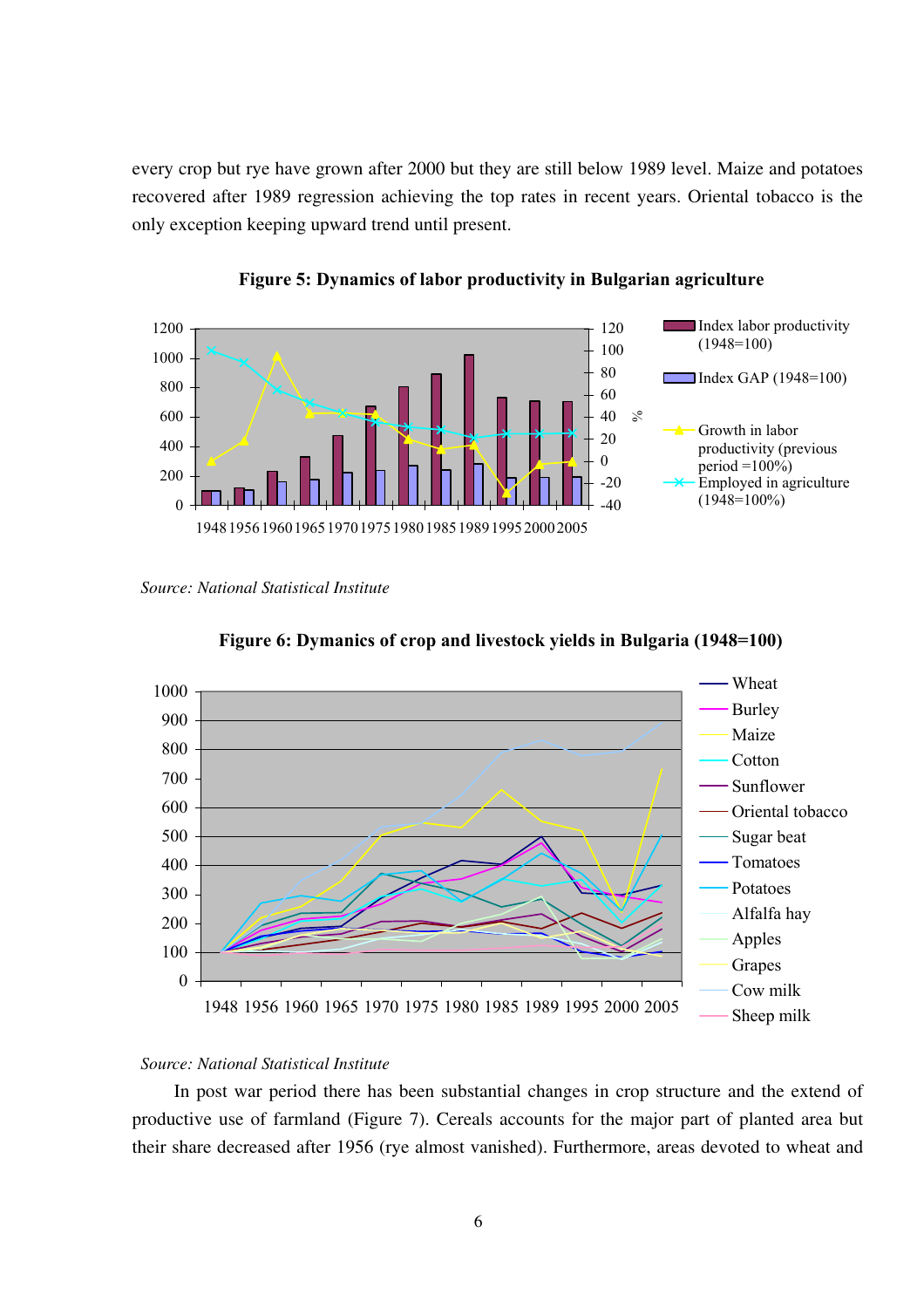maize shrunk while burley and sunflower extended significantly. Farmland for vegetables and Alfalfa hay extended considerably until 1989 and took a good portion of all Utilized Agricultural Area (UAA) until 2000. Major industrial crops (cotton, sugar beat, tobacco) got a huge enlargement in 1956-1965 but gradually lost their importance afterwards (sugar beat and cotton nearly disappeared). During 1965-1975 fruits and vineyards reached a great expansion but diminished since then. Merely burley, vegetables, apple and sunflower had their surface spread out after 1989 but only the later one has not plummeted. In recent years wheat and sunflower dominate, and along with maize and burley account for 90% of UAA. There was a 13% increase in utilized farmland in 1950s which gradually was reduced back to 1948 level during 1975-1989. After 1989 there was a slight expansion of UAA until 1995 and a significant reduction since then.



**Figure 7: Planted area for major crops in Bulgaria**

#### *Source: National Statistical Institute*

Until 1989 for most crops growth rates of productions are higher than the (positive, negative) rate of progression in planted areas (Table 1). Thus the dynamics of output is achieved with an increase in average yields during the period. Moreover, for wheat and maize the expansion of productions is accomplished with decreasing the planted areas. For burley, sunflower and vegetables both yields rise and extension of utilized area contributed to augmentation of production. After 1989 a negative rate in productions dominates and that is caused both by decrease in crop surface and fall in yields (reduction of areas is less that in output). Boost in some productions in different years come through intensive (e.g. maize), extensive (e.g. sunflower, oriental tobacco) or mix ways (e.g. wheat, sunflower, oriental tobacco).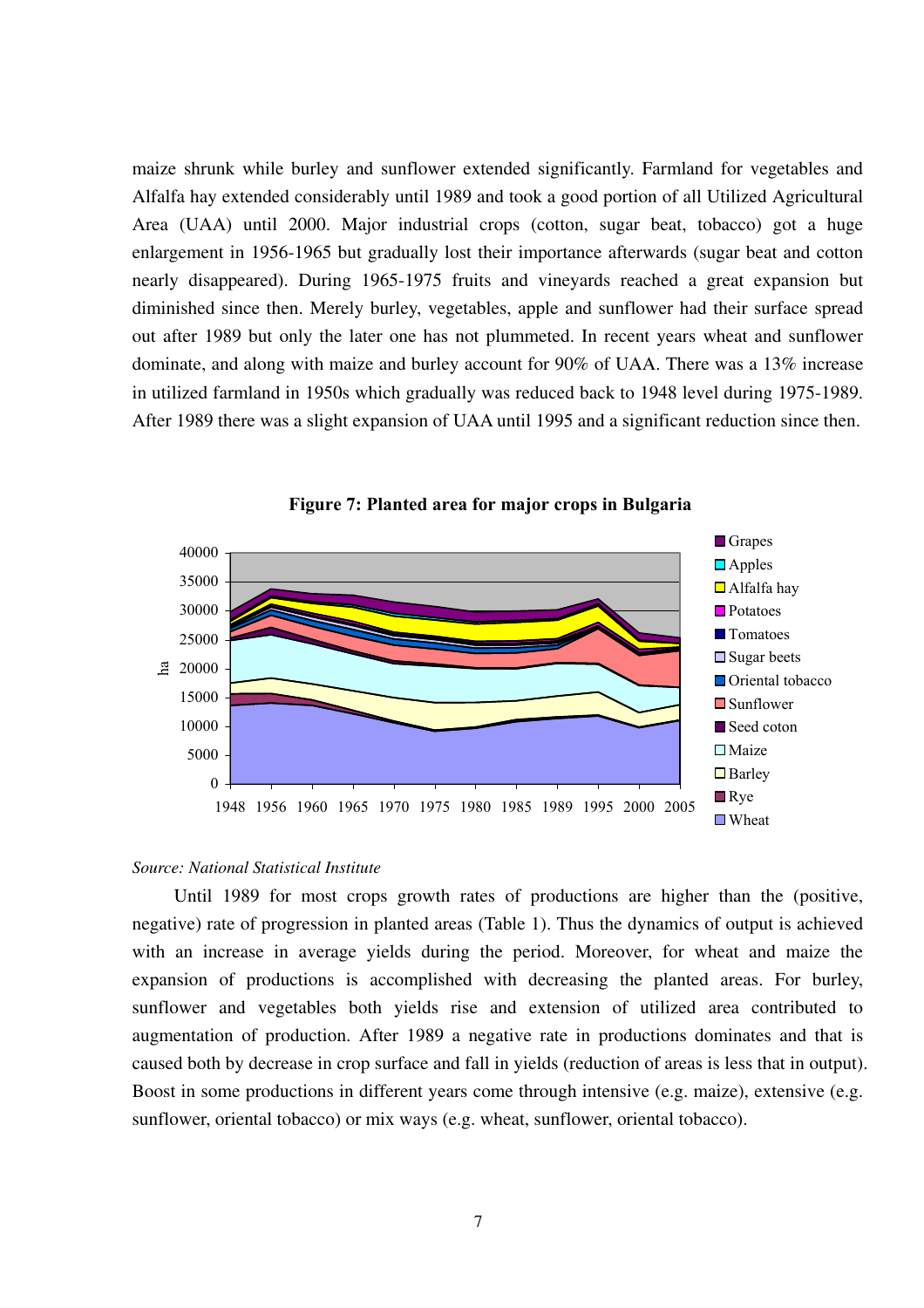| <b>Productions</b>   | 1956    | 1960    | 1965    | 1970    | 1975    | 1980    | 1985    | 1989    | 1995    | 2000    | 2005    |
|----------------------|---------|---------|---------|---------|---------|---------|---------|---------|---------|---------|---------|
| Wheat - output       | 54,2    | 18,6    | $-7,1$  | 32,2    | 7,0     | 23,2    | 8,5     | 30,0    | $-36,7$ | $-19,0$ | 25,0    |
| Wheat - area         | 3,0     | $-2,8$  | $-10,6$ | $-12,7$ | $-13,8$ | 5,5     | 11,9    | 5,1     | 3,8     | $-17,2$ | 12,6    |
| Rye - output         | 6,05    | $-41,7$ | $-40,2$ | $-39,6$ | $-40,6$ | 34,3    | 75,6    | 6,3     | $-63,5$ | $-35,0$ | 0,0     |
| Rye - area           | $-17,3$ | $-43,2$ | $-37,4$ | $-50,9$ | $-42,5$ | 19,3    | 65,6    | $-21,9$ | $-45,8$ | $-35,0$ | 0,0     |
| Barley - output      | 152,4   | 26,8    | 28,0    | 42,1    | 49,8    | $-6,8$  | $-13,2$ | 31,7    | $-25,4$ | $-42,5$ | $-2,7$  |
| Barley - area        | 43,7    | 3,6     | 22,3    | 19,8    | 18,2    | $-10,9$ | $-23,3$ | 10,3    | 10,4    | $-36,7$ | 5,0     |
| Maize - output       | 122,9   | 8,8     | 23,4    | 34,1    | 16,7    | $-10,0$ | 17,7    | $-14,7$ | $-19,8$ | $-55,7$ | 97,2    |
| Maize - area         | 1,7     | $-7,4$  | $-8,2$  | $-7,9$  | 7,4     | $-7,1$  | $-5,5$  | 2,2     | $-14,7$ | $-3,4$  | $-35,9$ |
| Cotton - output      | 357,8   | $-15,4$ | $-28,5$ | 19,8    | $-15,3$ | $-70,1$ | 33,6    | $-18,2$ | 9,1     | $-53,7$ | $-80,2$ |
| Cotton - area        | 211,8   | $-40,2$ | $-31,2$ | $-11,7$ | $-22,2$ | $-65,2$ | 3,4     | $-12,1$ | 2,4     | $-19,8$ | $-87,9$ |
| Sunflower-output     | 146,3   | 25,7    | 20,1    | 36,9    | $-5,0$  | $-13,6$ | 18,4    | 1,9     | 67,3    | $-44,5$ | 119,8   |
| Sunflower - area     | 89,0    | 7,2     | 12,2    | 8,5     | $-5,7$  | $-4,3$  | 5,1     | $-7,1$  | 149,9   | $-15,3$ | 24,2    |
| Or.tobacco - output  | 70,0    | 31,5    | 31,6    | 7,8     | 15,6    | $-18,6$ | 6,2     | $-40,1$ | $-81,6$ | 78,7    | 81,9    |
| Or. tobacco - area   | 56,9    | 12,7    | 14,7    | $-8,3$  | $-1,6$  | $-12,6$ | $-3,6$  | $-32,1$ | $-85,8$ | 130,5   | 40,6    |
| Sugar beets - output | 230,2   | 50,7    | 8,4     | 29,3    | $-8,1$  | $-17,3$ | $-23,3$ | $-10,9$ | $-83,7$ | $-85,3$ | 7,2     |
| Sugar beets - area   | 71,7    | 23,4    | 7,4     | $-17,7$ | 1,3     | $-9,3$  | $-8,0$  | $-19,3$ | $-76,6$ | $-76,4$ | $-40,4$ |
| Tomatoes - output    | 315,4   | 78,4    | 40,5    | $-3,1$  | 5,4     | 11,2    | $-2,0$  | 6,3     | $-39,3$ | $-22,7$ | $-69,1$ |
| Tomatoes -area       | 166,7   | 60,0    | 32,8    | 0,6     | 8,9     | 9,0     | 4,9     | 4,5     | $-1,5$  | $-3,8$  | $-75,3$ |
| Potatoes - output    | 276,8   | 29,3    | 4,5     | $-5,0$  | $-6,6$  | $-15,3$ | 43,3    | 28,4    | 17,3    | $-38,7$ | $-5,5$  |
| Potatoes - area      | 39,6    | 18,2    | 11,6    | $-28,6$ | $-10,0$ | 17,1    | 13,0    | 1,6     | 39,4    | $-6,2$  | $-54,6$ |
| Alfalfa hay-output   | 98,8    | 42,5    | 59,0    | 51,7    | 8,8     | 19,2    | $-1,8$  | $-4,5$  | $-26,5$ | $-71,1$ | $-18,2$ |
| Alfalfa hay - area   | 90,2    | 49,1    | 43,4    | 13,4    | 0,7     | 7,0     | 6,6     | $-0,0$  | $-10,8$ | $-50,3$ | $-54,3$ |
| Apples - output      | 23,3    | 64,7    | 19,2    | 27,3    | $-19,1$ | 21,5    | 11,0    | 4,6     | $-67,5$ | $-40,3$ | $-70,6$ |
| Apples - area        | 10,1    | 15,3    | 30,6    | 27,3    | $-14,2$ | $-16,3$ | $-4,2$  | $-17,3$ | 21,4    | $-41,4$ | $-84,0$ |
| Grapes - output      | 3,4     | 49,8    | 39,6    | 12,6    | $-7,0$  | $-9,7$  | 13,4    | $-31,2$ | $-32,8$ | $-9,5$  | $-41,1$ |
| Grapes - area        | $-11,7$ | 10,4    | 22,1    | 16,1    | $-1,7$  | $-10,1$ | $-5,3$  | $-7,2$  | $-42,1$ | 40,3    | $-24,1$ |

**Table 1: Growth in crop productions and planted areas (proceeding period=100)** 

## *Source: National Statistical Institute*

In post war years there has been a significant improvement in livestock productivity as well (Figure 6). For cows and buffalo-cows yield growth was steady until1989 and after falling-back it hits the top in recent years. For sheep and goats the real yield rise have came after 1985 as hike is particularly big for goat milk after 1989 and sheep milk most lately.

There have been also considerable changes in numbers and structure of livestock and poultry (Figure 8). The total amount of animals decreased by 12% until 1956. Furthermore, the quantity of sheep was kept almost unchanged until 1975 and had some growth in first part of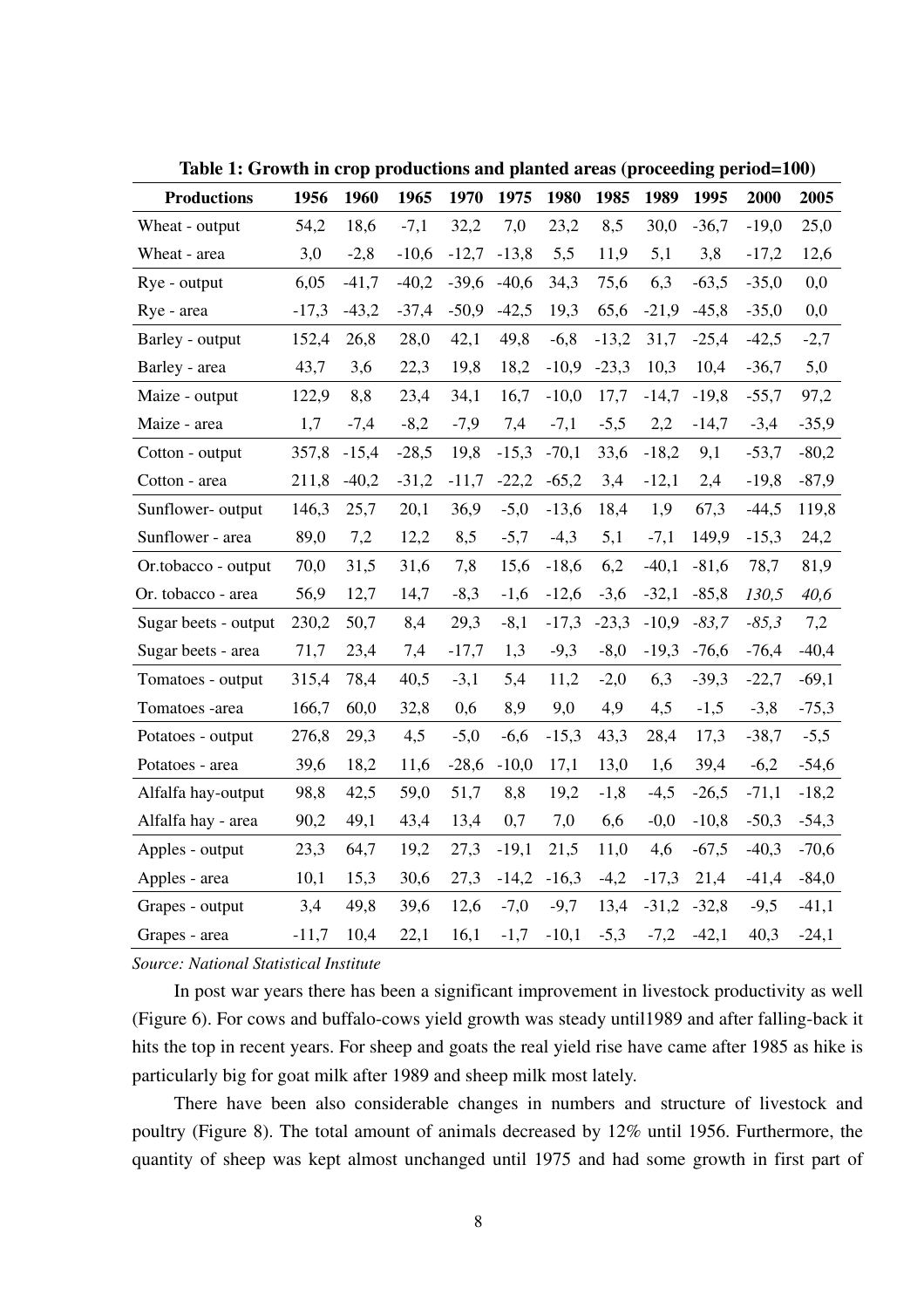1980s. Cattle were billow the 1948 level until returning back to initial number during 1980-1985. Buffaloes have been in decrease since 1950s. Amount of poultry and pigs increased substantially until 1989. Sheep accounts for the biggest portion in total livestock but lost its lion share (71%) along with all other animals but pigs. After 1956 pigs took over the second place from cattle and enlarged its 1948 portion of 8% to 29% in 1995. After 1989 there has been a huge decline in numbers of poultry and livestock but goats. Now all kind of animals are bellow their 1948 level. Sheep dominates in total livestock quantity (42%) followed by pigs (25%), cattle and goats (16%) each).



**Figure 8: Dynamics of livestock numbers in Bulgaria**

|  | Source: National Statistical Institute |
|--|----------------------------------------|
|--|----------------------------------------|

**Table 2: Growth in milk productions and milking animals (proceeding period=100)** 

|               | 1956    | 1960    | 1965    | 1970    | 1975    | <b>1980</b> | 1985    | 1989    | 1995    | <b>2000</b> | 2005    |
|---------------|---------|---------|---------|---------|---------|-------------|---------|---------|---------|-------------|---------|
| Cow milk      | 60,6    | 63,1    | 34,3    | 25,1    | 14,7    | 27,5        | 15,8    | 0,8     | $-45,5$ | 21.1        | $-6,0$  |
| Cows          | 108,9   | 37,3    | 11,1    | 2,0     | 21,2    | 10,3        | $-7,4$  | $-2,3$  | $-43,0$ | 19.6        | $-19,3$ |
| Buffalos milk | $-10,2$ | $-0,6$  | $-34,2$ | $-24,5$ | 6,2     | $-6,5$      | $-21,8$ | $-23,2$ | $-29,7$ | $-24.9$     | $-21,7$ |
| Buffalo-cows  | $-23,9$ | $-26.8$ | $-31,2$ | $-39,4$ | $-16,5$ | $-34,7$     | $-40,8$ | $-10,9$ | $-41,7$ | $-24,2$     | $-4,4$  |
| Sheep milk    | $-27,7$ | 26.4    | 9,4     | 1,7     | $-3,2$  | 2,3         | 6,7     | $-10,3$ | $-56,8$ | $-21.6$     | 12,1    |
| Ewes          | $-18,5$ | 12,0    | 15,0    | $-13,8$ | $-1,0$  | 2,3         | 0,0     | $-17,2$ | $-54,1$ | $-23,2$     | $-34.8$ |
| Goat milk     | $-37.9$ | $-41,0$ | 31,8    | $-4,7$  | $-11,6$ | 35,6        | 27,9    | $-5,5$  | 100,8   | 29,2        | $-40,8$ |
| She goats     | $-26,4$ | $-51.8$ | 43,7    | $-7,7$  | $-18,7$ | 43,6        | 8,7     | $-5,7$  | 79,0    | 20,4        | $-35,9$ |

*Source: National Statistical Institute* 

Until 1980 the growth in production of cow milk was due to increase in number of milking cows and to a highest extend due to the rise in productivity of animals (Table 2). In 1980s augmentation of milk production is attained with decreasing heads of cows (entirely through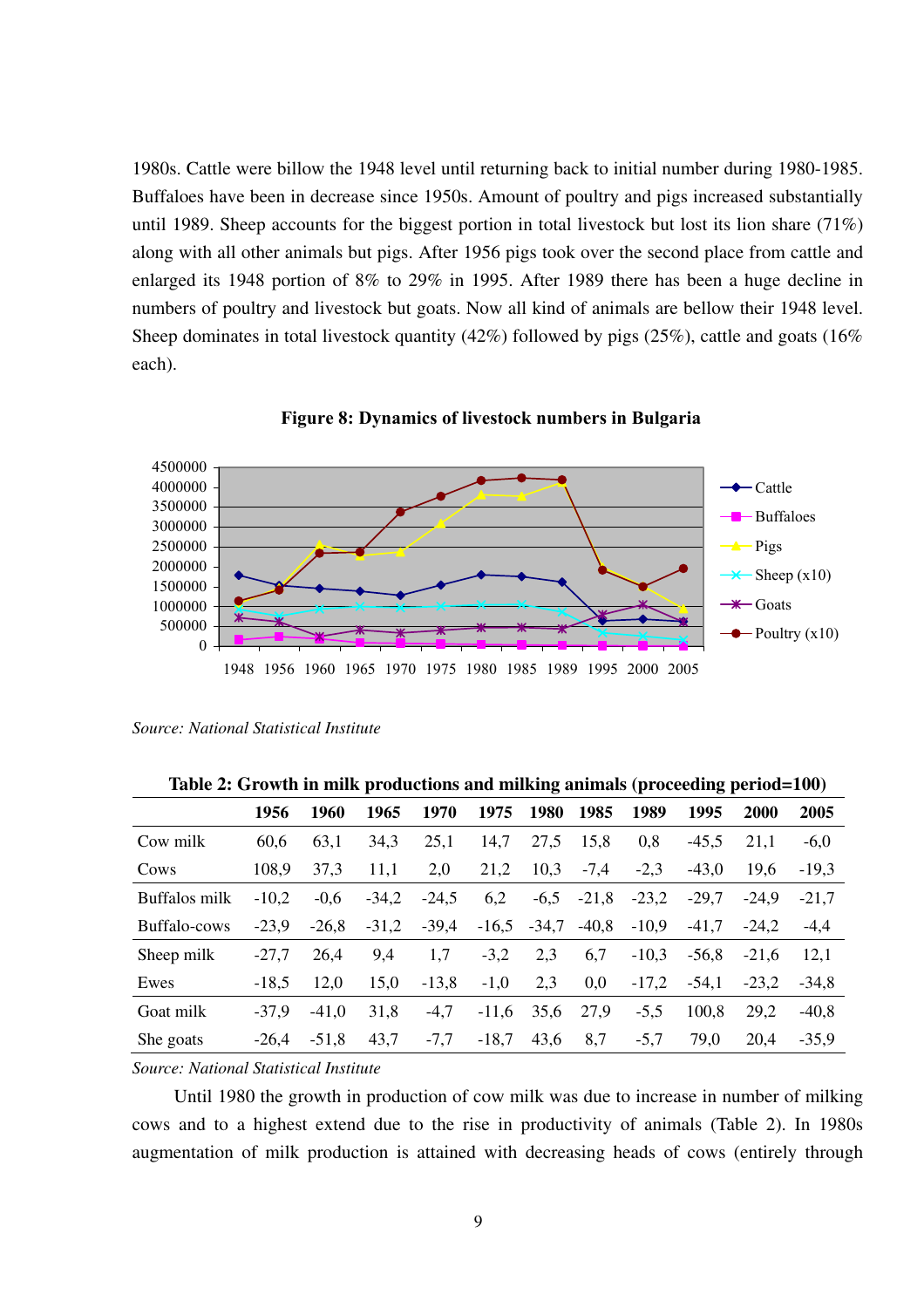improvement of productivity). Dramatic decline in buffalo milk production has been caused predominately by the drop in number of buffalo-cows coupled in certain periods (1985-1989, 2000-present) with lost in productivity. Dynamics in sheep milk production in different years has been affected both by positive and negative changes in ewes and their productivity. Major factor for variation of goat milk production are changes in the she-goat number but until recently it has been accomplished with a growth in productivity.

## **Technological factors of agricultural production and productivity**

The Post-Second World War agriculture in Bulgaria was characterized with primitive technologies and low productivity - there were few tractors and no combines, utilization of chemical fertilization was rare and pesticides were unknown, and irrigated farmland comprised less than 1% of utilized area. Since 1948 there has been a dramatic development of technological factors in agriculture having enormous effect on level of production and productivity (Figure 9).





#### *Source: National Statistical Institute*

 *Firstly,* there was a massive mechanization of agricultural operations and entire productions associated with application of tractors and combines. Until late 1960s the number of tractors increased more than 11 folds (21 folds in "15 horse power" equivalent). Besides, combines were introduced after 1950 and their amount rose 5 times for the same period. Wide spreading of tractors and combines was particularly high until 1970 when. As a result a significant portion of crop production activity was mechansied by 1960 and nearly entirely mechanized in 1960s. The later contributed considerably for increasing labor productivity and freeing workforce for other sectors of the economy. Mechanization was also responsible for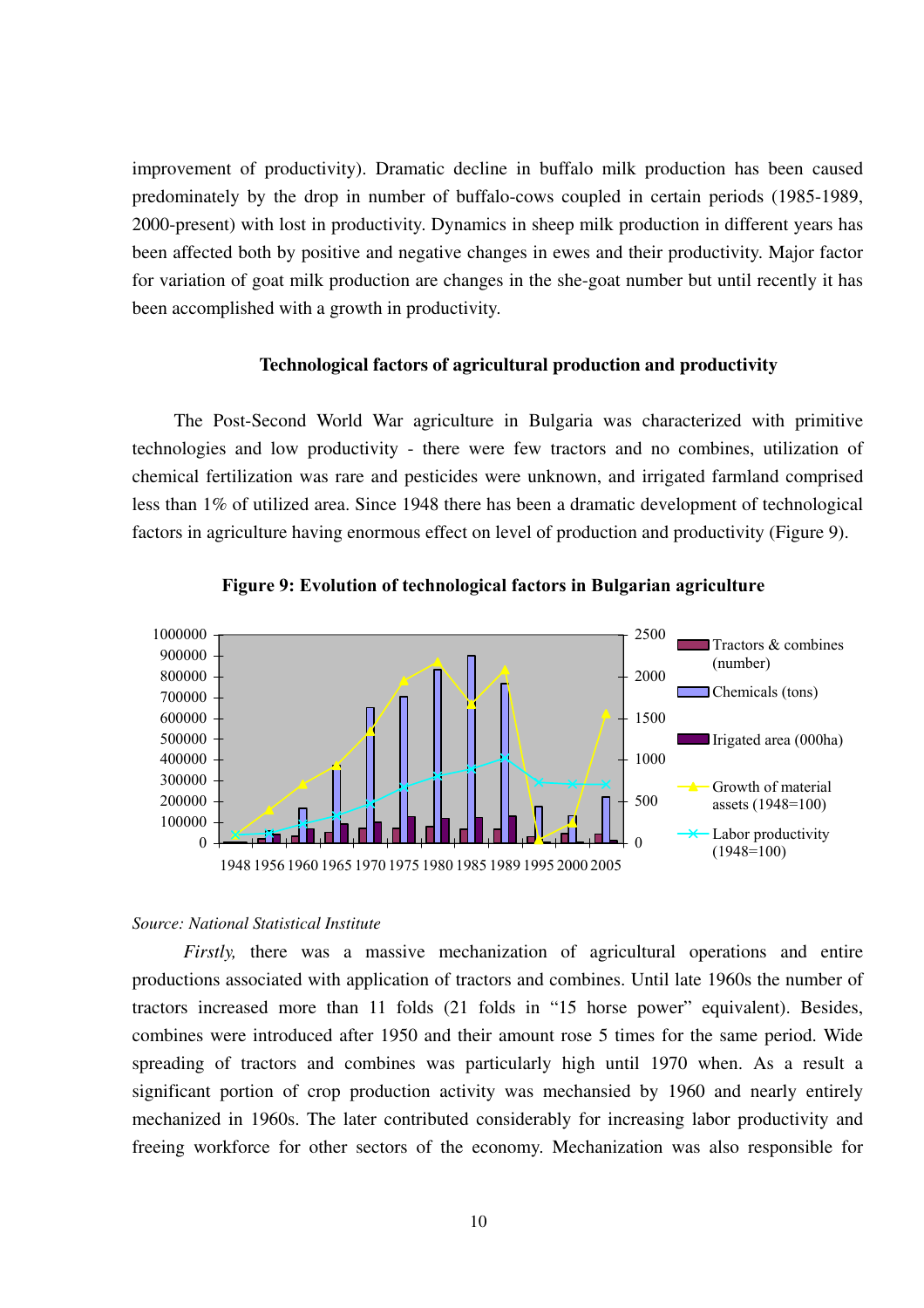dropping the number of cattle used as draught animals after 1948. While in 1952 the later comprises 55,7% of total energy power in agriculture, this share drops to 14,8% in 1960 and 3,7% in 1970 (NSI). Mechanization of most operations was an essential factor for immense development of cereals and some industrial crops productions (sunflower, sugar beat). In 1960s and 1970s a new generation of machineries replaced old one enhancing further productivity and intensifying production. Since 1950s much of livestock and poultry operations were also greatly mechanized. For instance, by 1970 as much as 81% milking of cows, 60,9% manure cleaning, 54,3% of watering, and 34% of forage distribution were mechanized in cow farms.

*Secondly,* application of chemical fertilizers multiplied considerably in 1950s and by 1985 augmented 190 times over the 1948 level (150 folds for Nitrogenous, 275 folds for Phosphate, and 440 times for Potash). During the same period pesticides were broadly introduced and by 1980 reached 5 times the 1956 level. Chemical fertilization and crop protection was a key factor for increasing land productivity and crops yields. Chemicalization of agriculture also contributed significantly for extension of crop structure (enlargement of horticulture and permanent crops) and expansion of livestock (milking cows, pigs) and poultry. On the other hand, the enormous application of chemicals in nineties was associated with increasing chemical contamination of soils, waters, and farm produce, and increasing lands affected by acidification and salinity.

*Third,* irrigation was another important factor for improving crop yields and production structure. Until 1956 irrigated area increased 10 times and it covered a quarter of the total arable land by 1975. Irrigation helped overcome severe shortages of water in summer periods affecting most crops. It was mostly responsible for decreasing areas for maize, and expansion of some industrial crops (sugar beat, cotton), vegetables, and fodder (and thus livestock and poultry) productions. Furthermore, in 1970s modern irrigation techniques were introduced (e.g. spraying, precise watering) leading to increasing the efficiency. For instance, until 1975 on 60% of irrigated areas spraying irrigation was used comparing to just 2% in 1960. Nevertheless, intensification of irrigation contributed to a great extend to erosion and salinisation of great parts of farmlands.

*Forth*, new crop varieties and hybrids were broadly introduced with improved yields, resistance, and quality for mechanical cultivation, harvesting and processing. In addition, quality indicators of many fruits and vegetables were ameliorated. Furthermore, new productions such as Alfalfa hay, sugar beat emerged and/or expanded. All these led to expansion of entire crop sectors (grain, oils seeds, vine grapes, vegetables, and fruits), livestock production, and related industries (vine; food and oil processing etc.).

Improvement of technological bases of agriculture was a result of considerable augmentation of the material assets in the sector. The later had a sizeable growth until 1989 with a slowdown in the beginning of 1980s. The extension of mechanization and irrigation follows the dynamics of new capital investment (Figure 9). What is more, the rate of growth in material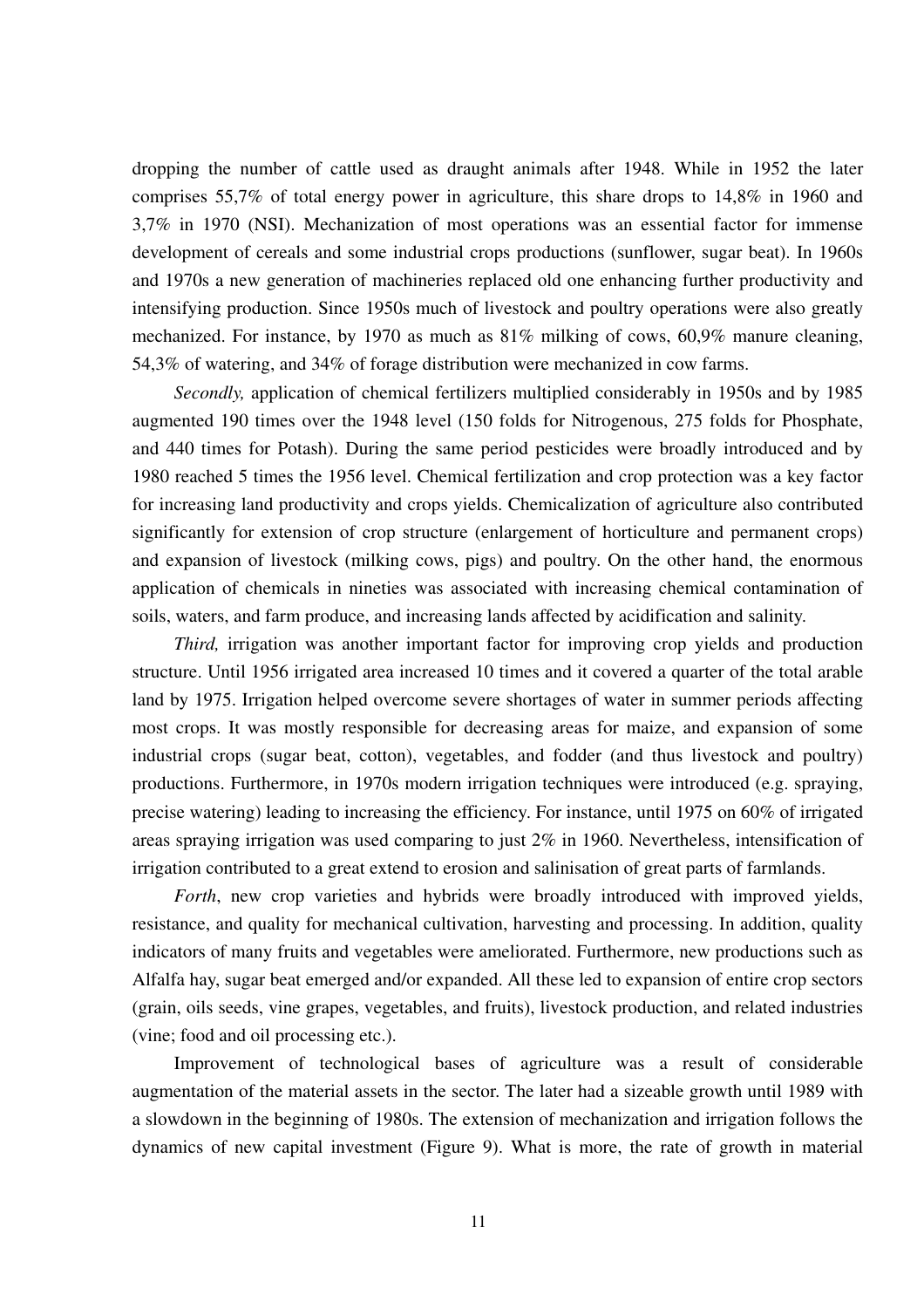assets overpasses the growth in labor productivity. The later is an indicator for a capital-intensive (consuming) growth in agricultural production and labor productivity.

After 1989 the total amount of used chemical fertilizers and pesticides has declined considerably. There has been also a sharp reduction of irrigated farmland as merely 2-5% of existing irrigation network has been practically used (mostly less-effective gravitation watering). The level of new capital investment has been insignificant, which practically stopped renovation of out-of-dated and amortized machineries, building, irrigation facilities, orchards and vineyards. Manual labor and animal power started to be broadly used in small-scale farming. All these have had a direct negative effect on crop yields, size and structure of production, and labor productivity. What is more, a negative rate of fertilizer compensation of intakes of nutrition elements dominates (since 1990 being 90% for N, 34% for P, and 11% for K) causing severely degradation of large agricultural lands.

#### **Impact of property rights development**

Post-Second World War changes in property rights structure have affected enormously the development of agricultural production and productivity.

*Firstly,* in 1946 farmland ownership exceeding 20ha (30ha in a North-East region Dobridja) was nationalized. Around 60% of confiscated property was given to poor peasants while another part was used to set up State Agricultural Farms (DZS). Agrarian reform affected few landlords and 5,3% of farmland as 128000 peasants acquired ownership titles. The number of farms increases by 13% while peasants got higher incentives (ownership rights on entire output) to improve productivity. In addition, sizeable machineries were forcefully taken away (1948 Law for Buying Large Farm Equipment) and used to set up State Machinery Stations (MTS). That affected few farms and eventually led to more efficient use of scare machinery.

*Secondly,* during 1948-58 all farmers were forcefully collectivized into producers cooperative following 1945 Law for Labor Cooperative Agricultural Farms (TKZS). Private entrepreneurship in agriculture (land, labor, marketing deals) was restricted while land rent in TKZS gradually reduced and abandoned (1958). Production structure in cooperatives was greatly determined by state orders for supply of farm produces. Almost all cooperatives members were small-holders or landless peasants. Therefore, guaranteed state purchase, collective decision-making, team production and distribution of income according to labor input created opportunities (coordination, incentives) for increasing productivity in new collective farms. In addition, cooperative members and workers in other sectors were allowed small-scale "personal" plots, livestock and poultry for household consumption. After 1956 TKZS accounted for the greatest share in farmland, all kind livestock (but goats), major productions and GAP (Table 3). In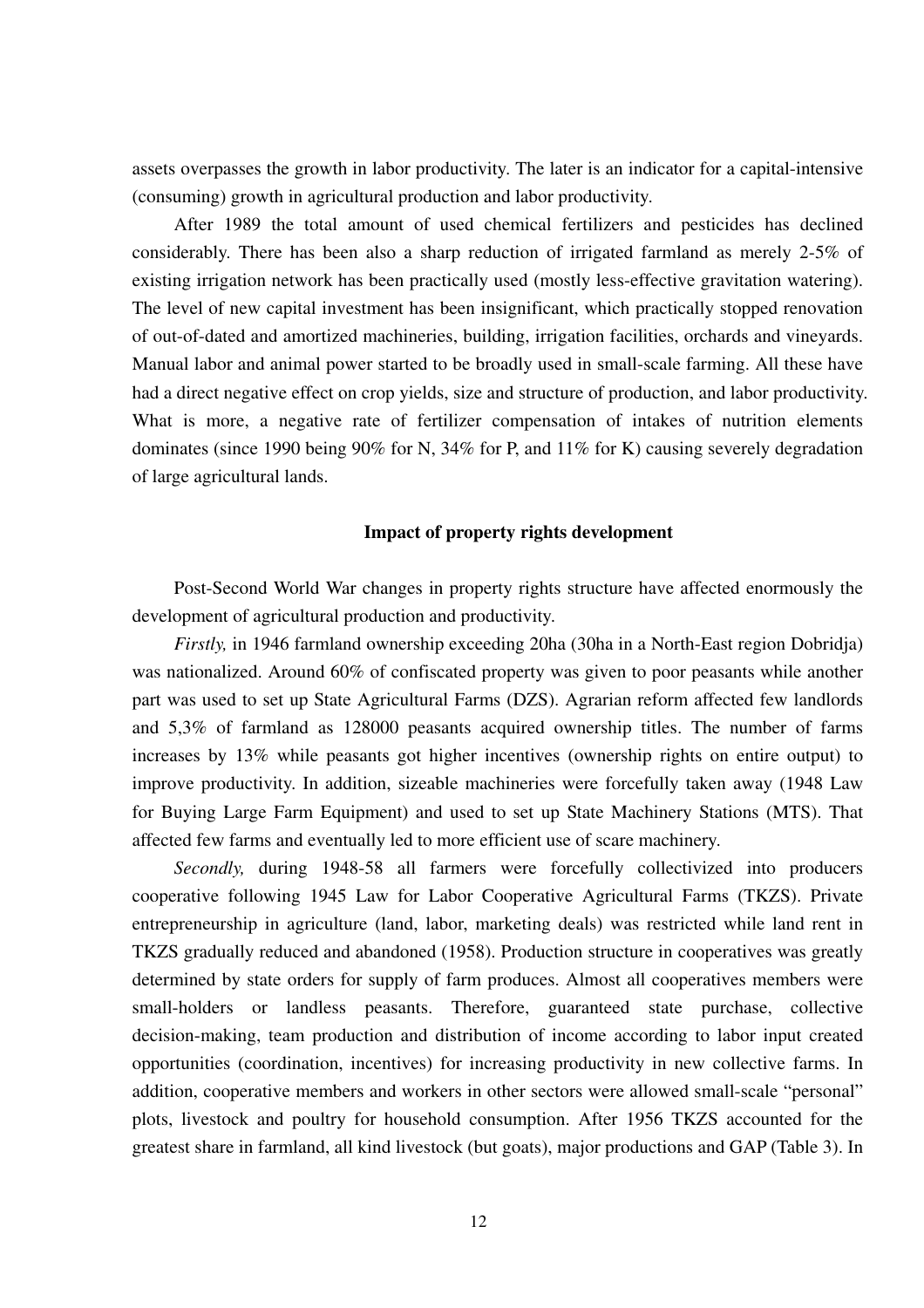seventies the initial enthusiasm in cooperative system disappeared and the coops economic and financial performance deteriorated.

| <b>Indicators</b>          | <b>TKZS</b> | <b>DZS</b> | <b>Personal farms</b> Private farms |     |
|----------------------------|-------------|------------|-------------------------------------|-----|
| Gross Agricultural Product | 72,6        | 6,8        | 19,7                                | 0,9 |
| Farmland                   | 79,9        | 6,6        | 8,0                                 | 5,4 |
| Cattle                     | 67,1        | 5,7        | 23,9                                | 3,3 |
| <b>Buffalos</b>            | 30,1        | 1,5        | 64,8                                | 3,6 |
| Pigs                       | 54,5        | 7,7        | 35,2                                | 2,7 |
| Sheep                      | 63,2        | 5,5        | 29,9                                | 1,4 |
| Goats                      | 4,9         | 0,5        | 91,5                                | 3,2 |
| Poultry                    | 38,9        | 2,5        | 55,6                                | 3,0 |
| <b>Bees</b>                | 17,4        | 1,6        | 77,2                                | 3,8 |

**Table 3: Share of different farms in total agricultural resources and GAP in 1960 (%)** 

*Source: National Statistical Institute*

*Third*, in the beginning of 1970s property rights of cooperatives were additionally restricted when production was further "socialized". All TKZS were integrated into huge Agro-Industrial Complexes (APK) and soon lost economic and organizational independency. Farmers were practically turned into wage workers which distanced producers motivation from improvement of production and productivity. In 1970s and 1980s, personal farms were further promoted aiming to deal with stagnation in productivity and shortages of quantities and varieties of agricultural products. These private farms possessed insignificant share in total resources<sup>4</sup> but strong incentives (private ownership on entire product) contributing considerably to GAP and major productions (Table 4). In 1980s more management rights were given to basic production units of APK (Brigades) in order to enhance team incentives for growth in productivity. By the end of 1980s the later included rights to govern public property, form and distribute profit, posses bank account etc. and had some positive impact on efficiency. However, until the collapse of the socialist model (end 1989) the deficiency in incentives for high productivity prevailed while farms resources and production structure rested under strict state control.

*Forth*, a large scale restitution of collectivized or nationalized farmland and agrarian assets and privatization of state agrarian property was undertaken after 1990 (1991 Land Law, 1992 Law for Privatization of State Property). Privatization took almost 10 years to complete affecting more than 85% of agricultural land and turning a three-quarters of Bulgarian households into owners of portions of farmlands and assets of ancient public farms (Bachev, 2000). The

<sup>&</sup>lt;sup>4</sup> Private farms was closely linked to public sector in terms of inputs supply, marketing etc.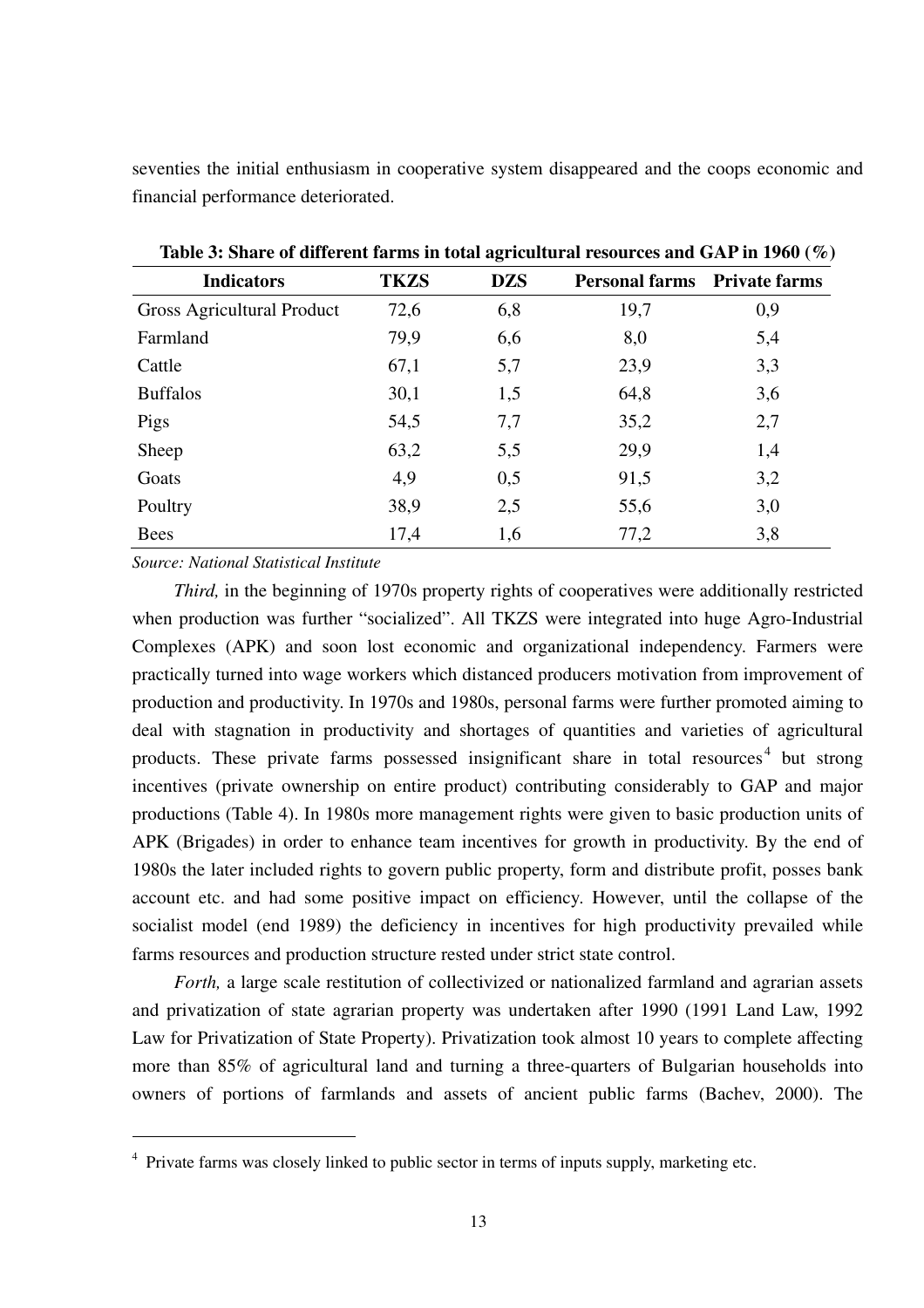restoration of private property rights gave strong incentives for private entrepreneurship and increasing productivity. In few years almost entire agricultural production came from the private sector. In time of hardship, the employment in farming increased since many used acquired resources to produced food for household consumption and get additional income.

| <b>Indicators</b> | %    | <b>Products</b> | $\%$ | <b>Products</b>        | $\%$ | <b>Products</b> | $\%$ |
|-------------------|------|-----------------|------|------------------------|------|-----------------|------|
| <b>GAP</b>        | 27.3 | Cereals         | 13,2 | Cattle meat            | 35,8 | Sheep milk      | 43,6 |
| <b>GCP</b>        | 22,4 | Vegetables      |      | 41,6 Sheep & goat meat | 64,8 | Goat milk       | 99,6 |
| <b>GLP</b>        | 36,0 | Potatoes        | 53,6 | Pig meat               | 44,8 | Buffalo milk    | 75,6 |
| Farmland          | 10,1 | Fruits          | 44,3 | Poultry meat           | 58,3 | Eggs            | 48,5 |
|                   |      | Grapes          | 48,8 | Cow milk               | 18,6 | Honey           | 85,8 |

**Table 4: Share of private farms in farmland, value of agricultural products, and physical outputs of major productions in 1989** 

*Source: National Statistical Institute*

However, the mode and pace of privatization (distribution of resources to farmers and non-farmers, restitution of land in original real borders, physical distribution of material assets and livestock, lack of full ownership titles for long time, practical difficulties and mismanagement) had significant negative impact on production and productivity (Bachev, 2007). Most farmland of large commercial farms was supplied through provisional lease-in contracts and no interests in long-term investment (for improving land productivity) and preferences for one-season crops (expansion of sunflower and wheat) dominated. Furthermore, a substantial part of livestock, buildings, irrigation facilities, vine yards, and orchards were abundant or destroyed, and a huge portion of productive farmland left unused for a long period of time. All these was among the main reasons for the general fall in agricultural production, crop yields and labor productivity after 1989. In recent years, privatization of agrarian resources and activities has been giving positive results and there is upward trend in major productions and productivity.

## **Restructuring of farms**

Post war agriculture was the leading sector in Bulgarian economy and employed 82% of the workforce. It dominated by numerous small-scale farms (Table 5) producing a wide range products for household consumption. Specialization and commercialization was not developed and productivity was low. Followed restructuring of farms has been a major factor affecting agricultural production and productivity.

*Firstly, creation and evolution of TKZS accelerated concentration of agrarian resources,* centralized decision-making, promoted internal division and specialization of labor, allowed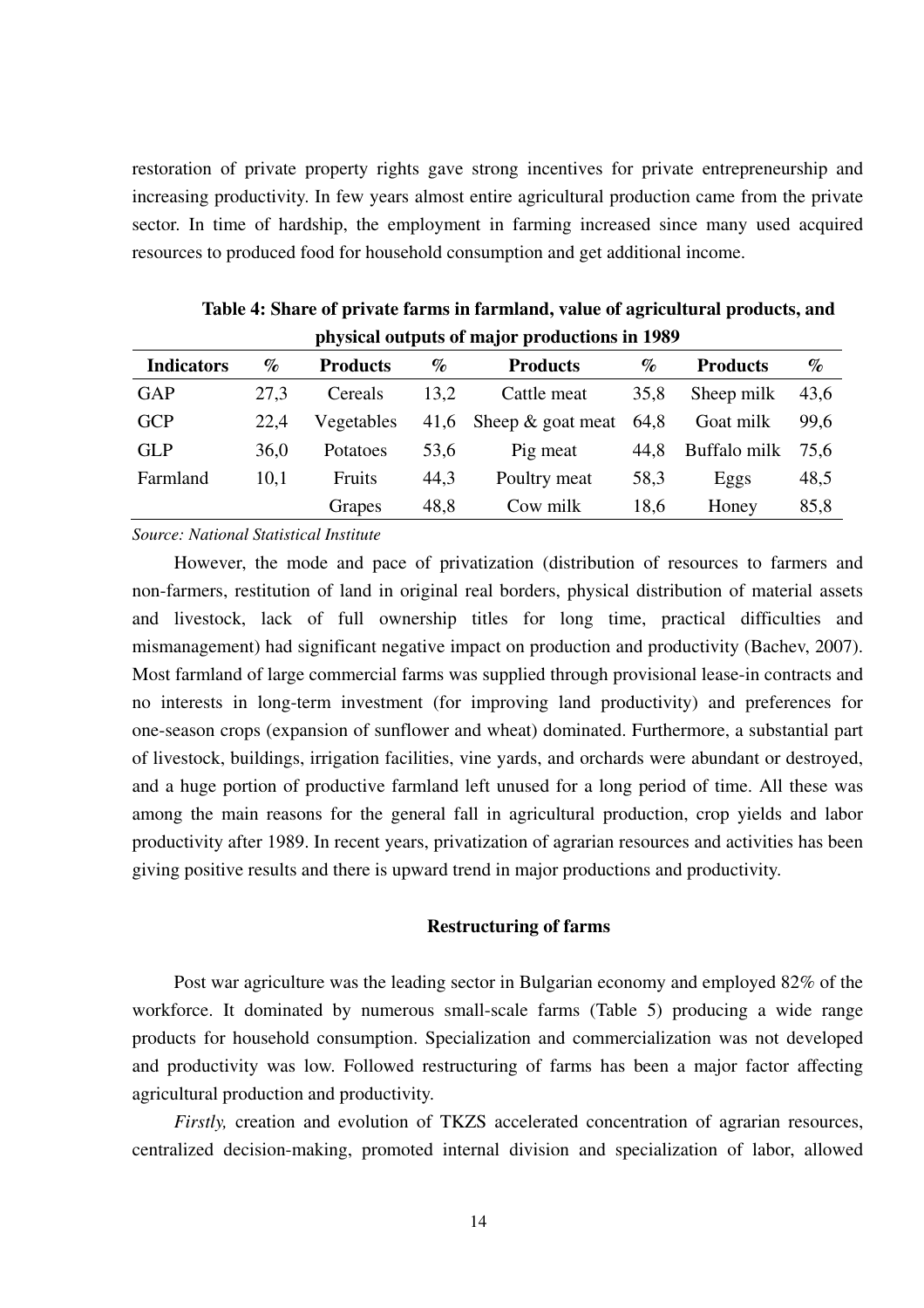large-scale introduction of machineries (and exploration economies of scale and scope), let rapid dissemination of new technologies and varieties, assured individuals against various risks etc. Consequently, for a short period of time an immense growth across productions and overall progress in productivity was achieved. Cooperatives were producing a large number of products and providing services, infrastructural support etc. which brought about improvement of villages and peasants welfare. A number of DZS were also set up as large specialized enterprises in all regions. The later contributed to growth in production and productivity in certain areas (cereals, livestock) and supported dissemination of progressive technologies in TKZS. Two consecutive size augmentations of TKZS were undertaken (1959 and 1969) mergering them into United TKZS. That extended possibilities for product and functional specialization of coops internal divisions. However, it also took decision-making further away from farmers and the specific problems of villages, and damaged cooperative incentive system (income redistribution, equal remuneration). Consequently, there was some slow-down and regression of productions and productivity during 1960s.

| <b>Type of farms</b>    | 1944    | 1946    | 1958   | 1960   | 1972    | 1985    | 1989    | 1995    | 2005   |
|-------------------------|---------|---------|--------|--------|---------|---------|---------|---------|--------|
| Private farms*          | 1100000 | 1256000 | n.a.   | n.a.   | n.a.    | 1600000 | 1600000 | 1772000 | 515300 |
| Average size (ha)       | 3,9     | 3,5     |        |        |         | 0,4     | 0,4     | 1,3     | 1,8    |
| $%$ in farmland         | 99,4    | 96,2    | 23,4   | 13,4   | 10,2    | 9,9     | 10,1    | 46,5    | 33,5   |
| <b>Cooperatives</b>     | 110     | 480     | 3290   | 932    | 725     | 678**   |         | 2623    | 1525   |
| Average size (ha)       | 240,9   | 359,6   | 1263,7 | 4266,2 | 4430,0  | 4000,0  |         | 800,0   | 584,1  |
| $%$ in farmland         | 0,6     | 3,8     | 73,6   | 79,9   |         |         |         | 40,7    | 32,6   |
| <b>DZS</b>              |         | 86      | 49     | 67     | 149     | 196**   |         |         |        |
| Average size (ha)       |         | 116,3   | 3426,5 | 4419,4 | 4220,0  | 2100,0  |         |         |        |
| $%$ in farmland         |         | 0,2     | 3,0    | 6,6    |         |         |         |         |        |
| <b>APK</b>              |         |         |        |        | 170     | 306***  |         |         |        |
| Average size (ha)       |         |         |        |        | 25735,7 | 13661,1 |         |         |        |
| $%$ in farmland         |         |         |        |        | 89,8    | 90,1    |         |         |        |
| <b>Collective farms</b> |         |         |        |        |         |         | 2101    |         |        |
| Average size (ha)       |         |         |        |        |         |         | 2423,1  |         |        |
| $%$ in farmland         |         |         |        |        |         |         | 89,9    |         |        |
| Agri-firms              |         |         |        |        |         |         |         | 2200    | 3704   |
| Average size (ha)       |         |         |        |        |         |         |         | 300,0   | 249,4  |
| $%$ in farmland         |         |         |        |        |         |         |         | 12,8    | 33,8   |

**Table 5: Evolution of farming structures in Bulgaria** 

\* After 1989 Unregistered farms; \*\* Sub-units of APK ; \*\*\* 8 Industrial-Agro-Complexes included *Source: National Statistical Institute*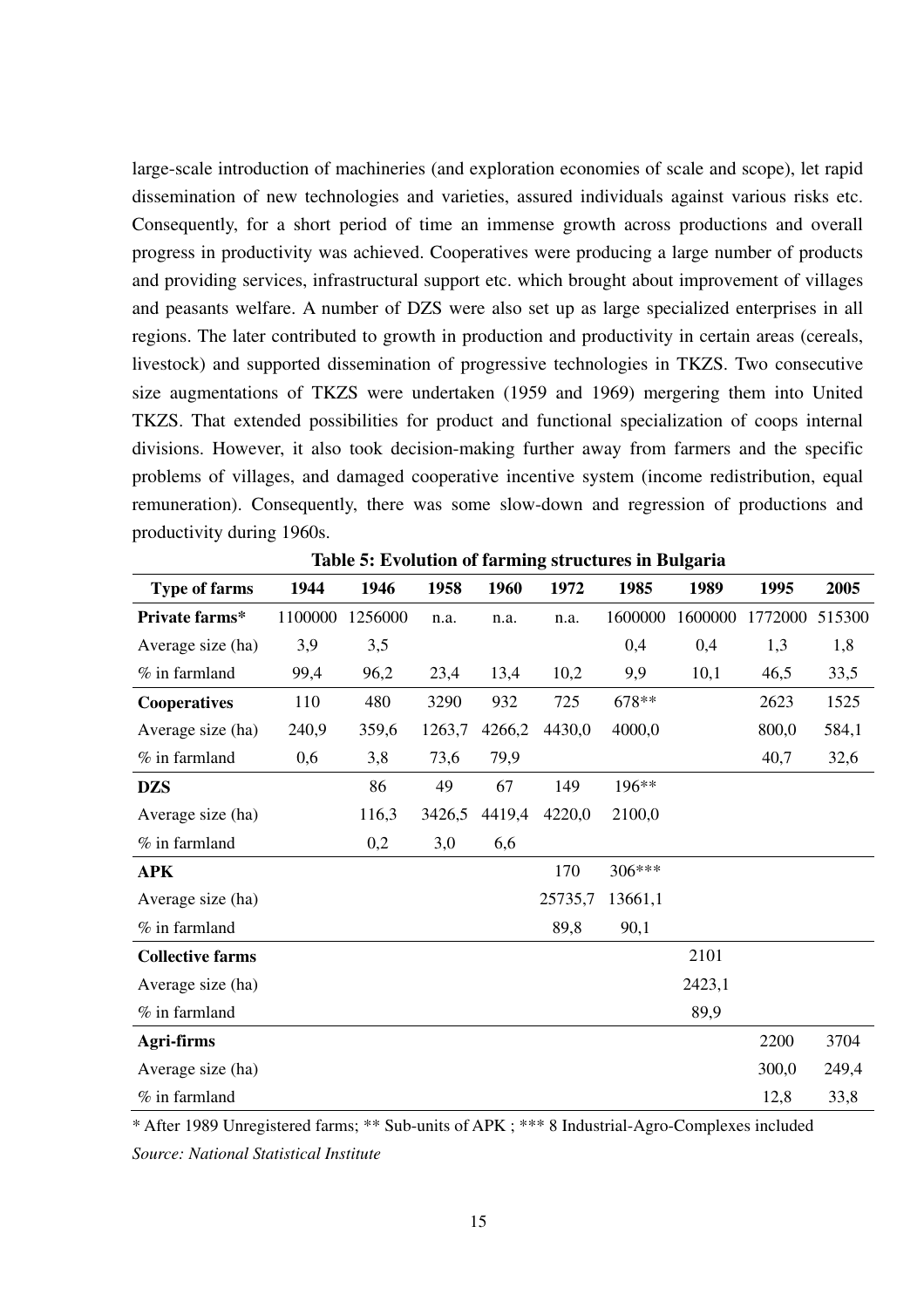*Secondly*, after 1970 APK were set up as large regional associations integrating all TKZSs, DZSs and MTSs. The later, initially were "independent members" but in 1975 transferred into highly specialized internal divisions of APKs. Most APKs involved food processing, agricultural services and marketing, and even non-agricultural activities. There was some regional specialization but principally APKs were responsible for food supply of local communities producing a broad range of products. APKs had a great potential (land, labor, equipment, capital) to increase efficiency through centralized coordination, heavy investments and modernization, internal specialization, vertical integration, exploration of economies of scale and scope, risk sharing and mitigation. Consequently, they achieved some progress in capital (mechanization, chemical) intensive productions and high-tech areas such as cereals, sunflower, greenhouses, modern irrigation and spread of pesticides. A number of large vertically integrated regional or national complexes (Industrial-Agro Complexes, Science and Production Organizations, Economic Associations) were also established in sugar, viticulture-vine, fruits-vegetable, seeds of high quality, pig, cattle and sheep, poultry. They were bigger than APKs and integrated farming with strong research and processing capacities. These organizations were able to address better problems with coordination of vertical links (single management) and were responsible for a huge expansion of some productions (pig, poultry) during 1970s and 1980s.

All agrarian organizations were managed like state companies and their production and technological structures, allocation of resources, and relations with upstream and downstream industries were strictly controlled by the State. Public enterprises had weak incentives structure (equal remuneration, redistribution, mismanagement), little adaptability to diversified needs of consumers, bad economic performance, and generated serious environmental problems ("over-intensification", livestock over-concentration). Public farming sector was overpopulated with excessive bureaucratic staff at farm, APK, regional, and national levels ranging 23-30% from the agricultural employment<sup>5</sup>. There were many reorganizations aiming at improving efficiency as size, number and internal composition of agrarian organizations changed almost every year<sup>6</sup>. This "organizational" and management instability additionally enhanced deficiency of public structures. Destruction of APKs started in 1987 when their sub-units (Brigades, Divisions) were given a status of "basic economic unit" and eventually turned into "self-managing" collective farms<sup>7</sup>. The later had some positive effect and resulted in

<sup>&</sup>lt;sup>5</sup> Comparing to 13-15% during the cooperative period.

<sup>&</sup>lt;sup>6</sup> Initially concentration of APK increased while their number reduced to just over 140.

<sup>7</sup> They were (re)established in location and size very similar to the "village based" TKZSs and DZSs in the middle of 1950s.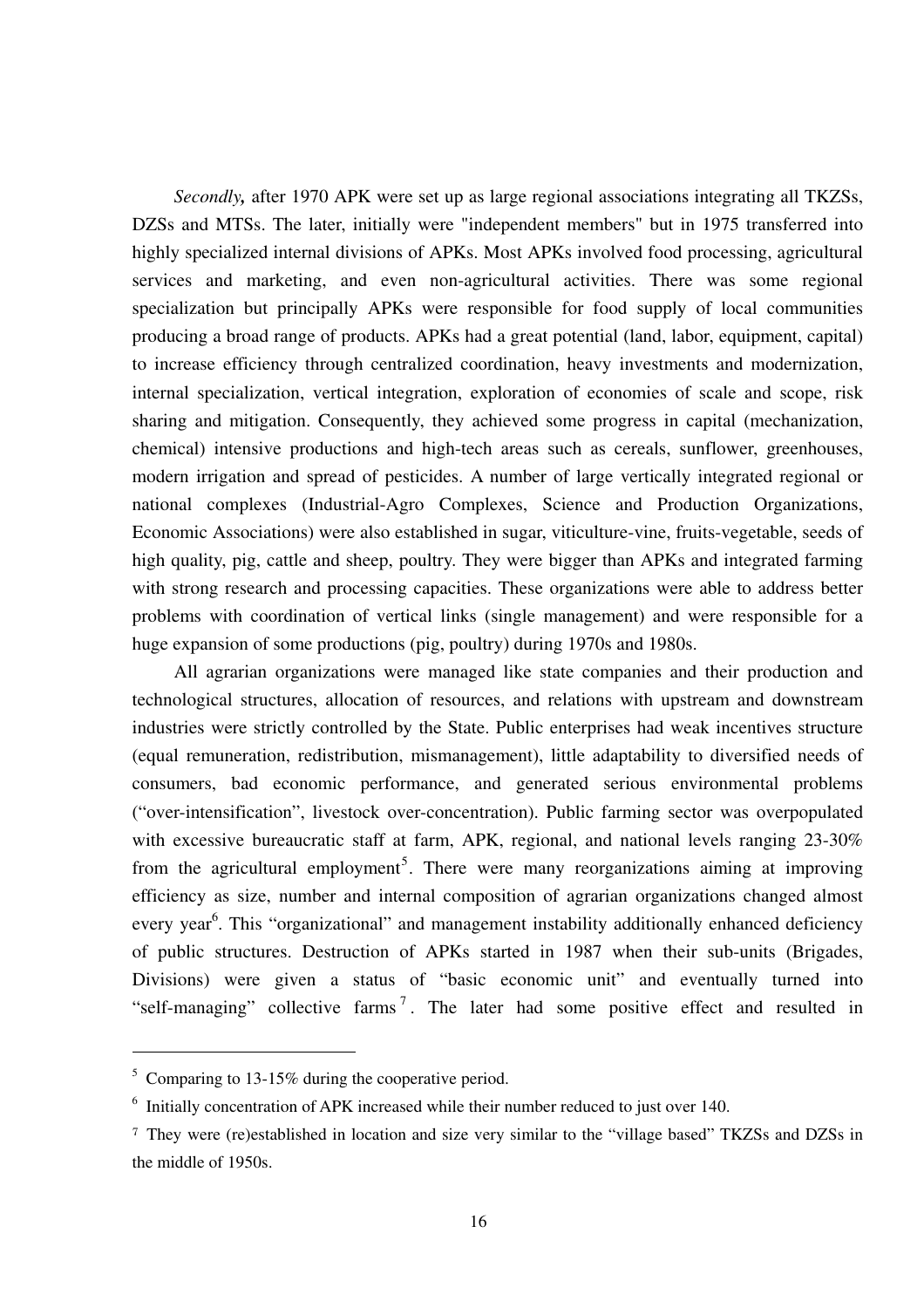augmentation of certain (intensive) productions and productivity until 1990.

*Third,* public farms were liquidated or privatized after 1989 and a new farming structure emerged dominating by numerous small-scale farms and few large cooperatives and agri-firms. Moreover, for a long period of time a significant portion of agrarian resources were governed by ineffective "temporary" structures such as Privatization Boards, Liquidation Councils, Land Commissions etc. The later had no interests in safeguarding resources and increasing productivity, and contributed considerably for destruction of agrarian capital and productions (mismanagement, corruption) (Bachev, 2000).

Post-communist transformation was characterized with high uncertainty and instability, undeveloped or missing markets, and badly specified and enforced rights. In these conditions a small-scale subsistence, semi-market, and part-time farming was an effective mode for productive use of available farmland and labor, cheap and safe food supply for households, and secure additional income (Bachev 2007). Small holdings accounts for the majority of agricultural employment, most of the livestock, and a good part of total farmland and overall output. Even now almost 1 million Bulgarians are engaged in farming on part-time bases and use it as supplementary income source (MAF). More than three-quarters of farms are less than 1 ha, averaging 0.5 ha and cultivating 9.5% of UAA. Most livestock holdings are "unprofessional" with few heads (97%) but breading 96% of the goats, 86% of the sheep, 78% of the cattle, and 60% of the pigs in the country. Less than 40% of all farms report they sell products, and in more than 50% of cases those are surpluses not consumed by households (MAF). The share of later farms is quite big for major products like eggs  $(86\%)$ , grapes  $(60,5\%)$ , potatoes  $(58,1\%)$ , fruits (46,5%), milk (42,2%) and vegetables (33,6%). In small-scale farms primitive (labor intensive, mechanization and chemical free) technologies are used, productivity is low, and production capacity is insignificant (restricted resources, no entrepreneurial capital, low household demand, large diversification, advanced age of farmers). Namely huge subsistence and part-time farming has been greatly responsible for the backward "technological development", sharp fall in productivity and major productions (horticulture, permanent crops, livestock), and some environmental problems (over or under-grazing of pastures, destruction of biodiversity, contamination of soils, water and air) after 1989 (Bachev, 2008).

High interdependency of agrarian agents skills (previous specialization, team working tradition) and portions in acquired resources (farmlands, indivisible assets) as well as member orientation and easy entrance-exit policy were key factors for a rapid development of new production cooperatives (Bachev, 2007). The cooperatives were efficient during first years of transition concentrating on profitable wheat and sunflower, supplying members with important products and services (food, forage for private animal, mechanization, processing), providing employment for members, exploring economies of scale/scope on production and transaction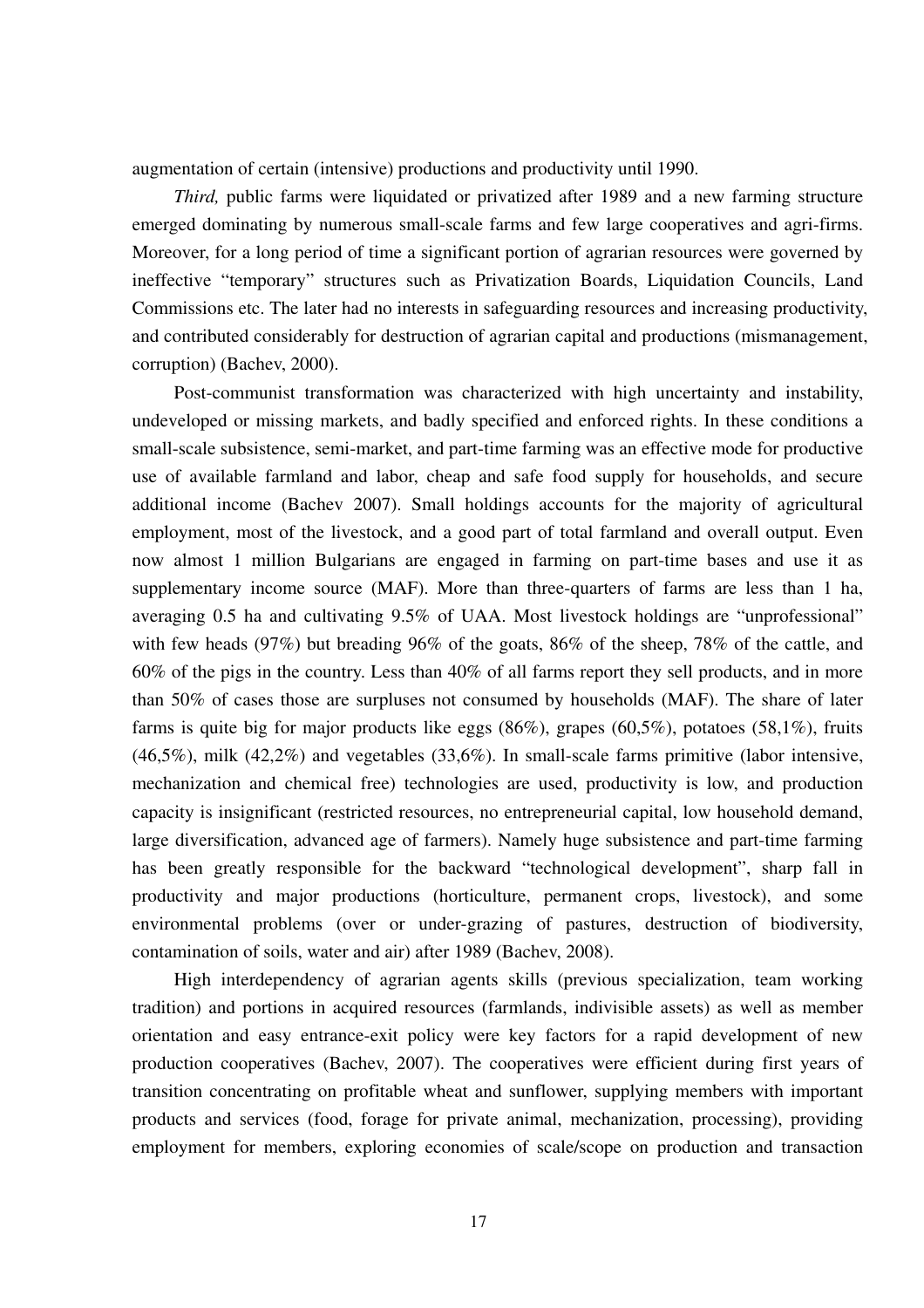activities. However, most coops were badly managed, had lower productivity than non-cooperative farms, failed to adapt to evolving members needs and market demands, and experienced significant funding problems (due to unlike investment preferences of diverse members). All that led to reduction of cooperative activity and massive failures (almost 40% of cooperatives ceased to exist since 2000).

 Unspecified or "ideal" character of the ownership after 1990 let also rapid consolidation of farmland under management of few large enterprises – unregistered farms, partnerships, and agro-firms. These farms are highly specialized in few profitable products, strongly interested in expansion and investment, and maintain high competitiveness and productivity. However, they also contribute to degradation of farmland and environment not-respecting crop rotation, non-compensating N, K and P intakes, distracting biodiversity, and practicing poor manure management (Bachev, 2008).



## **Figure 10: Share of farms with different specialisation and contribution to SGM of agriculture in Bulgaria**

## *Source: Ministry of Agriculture and Forestry, 2004*

Since 2000 the transfer of farmland management to specialized and more efficient (professional) structures accelerates which is associated with an upward trend in major crop productions and productivity. Mix farms and holdings with grazing animal dominate but specialized farms produce the greatest part of the Standard Gross Margin (SGM) of agriculture (Figure 10). What is more, a tiny number of farms are bigger than 100 European Size Unites $8 - 1$ 0,3% in permanent crops, 1,6% in field crops, 0,2% in pigs and poultry, 0,4% in horticulture , and 0,25 in mix cropping. However, the later farms produce a significant share of SGM in relevant

 $8 \text{ } 1 \text{ } ESU = 1200 \text{ } Euro.$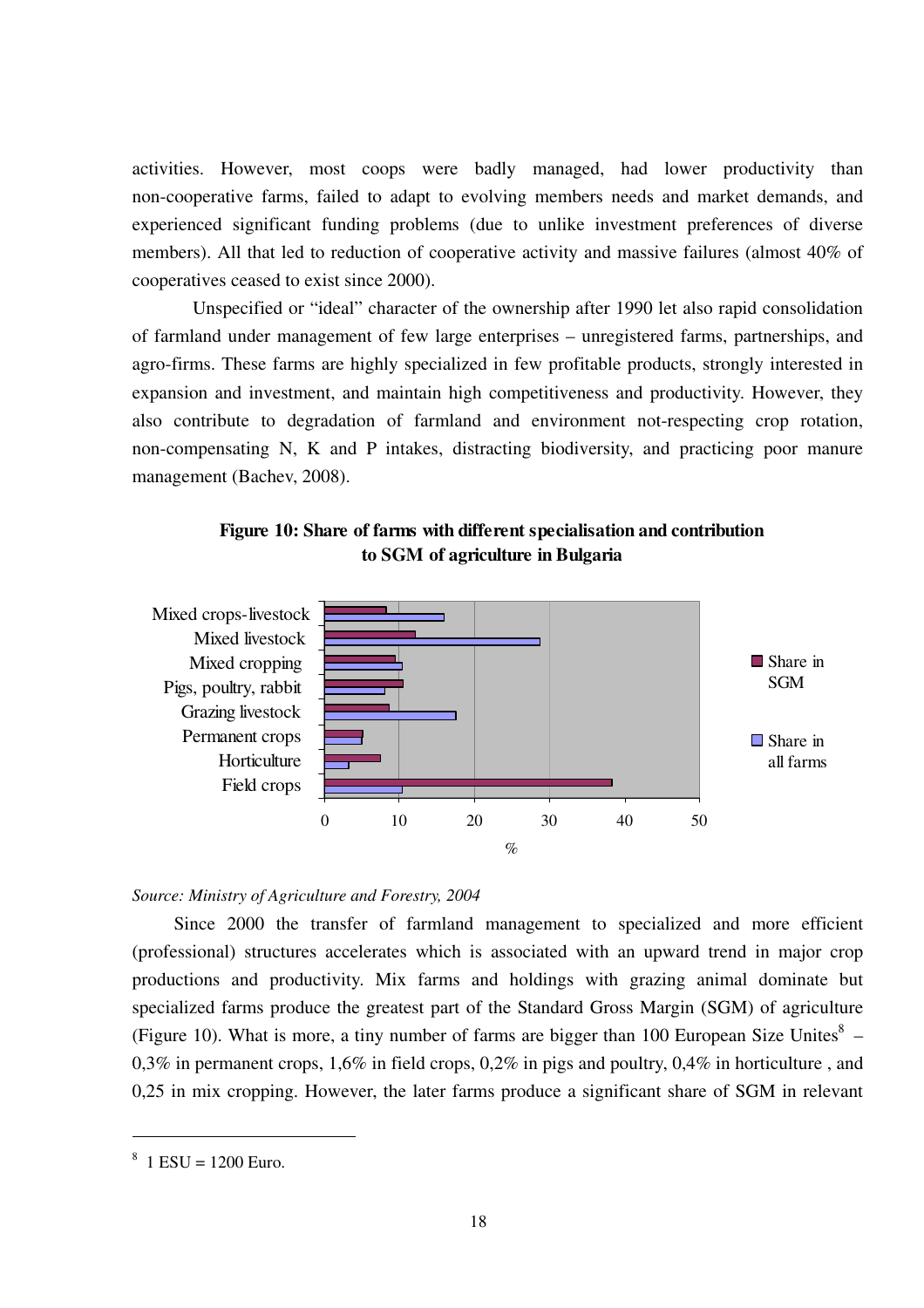groups  $-62.8\%$ , 54,1\%, 54,2\%, 26,5\% and 28,3\% accordingly. On the other hand, sustainability of commercial small-scale cropping farms and most livestock holdings is very low which prevent improvement in horticulture, permanent crops and livestock sectors (Bachev, 2007).

## **State agricultural policies**

Evolution of State policies has been a crucial factor for the development of agricultural production and productivity.

*Firstly,* during the communist period state mandatory orders for structure of production and output were used to govern public farms (and judging for the performance). Central plan indicators covered all aspects of farms activity - areas for each crop, numbers of different animals, technological and economic parameters etc. Producers were given freedom to "increase productivity" (output) above planed limits and enlarge individual and collective income. Achieved (improved) level of productivity was normally included as mandatory requirement in next round of planning which demotivate workers to put additional efforts. Organizational composition of farms, modes of their internal management (including personality of appointed staff), forms and limits of income distribution, relations with upstream and downstream counterparts, all they were determined by the authority without taking into consideration the specific technological, efficiency etc. needs of farms.

Furthermore, agricultural markets and prices were strictly controlled by State authorities. In first years, there was a policy for low purchase prices of farm produce in order to fund development of infant industry. After that, there was a "social policy" to suppress the increase in farm-gate prices in order to keep low the agro-food retail prices. Price levels were decided in a centralized manner and not connected with demand, variations in climate and production conditions etc. Similarly, foreign trade was strictly regulated and executed by state monopolies with restricting system of import quotas, duties, and fees.

These policies led to ineffective use of existing production potential, weak incentives for producers to increase productivity and quality, and huge disproportions (regular over-supply or undersupply of farm products). Consequently, there was a significant variation in efficiency of divers sectors, individual productions and farms in different years (Figure 11). That necessitated complicated redistribution of income within farms and sector-wide (and thus increasing the portion of centralized income of farms) $9$  as well as balancing losses from the national budget. All these further distanced farmers incentives from improving production and productivity (farmers

<sup>&</sup>lt;sup>9</sup> For instance, in 1959 the centralized portion of Net Income of TKZS was 10,5% and by 1969 it enlarged to 23,7% (Annual Reports of TKZS).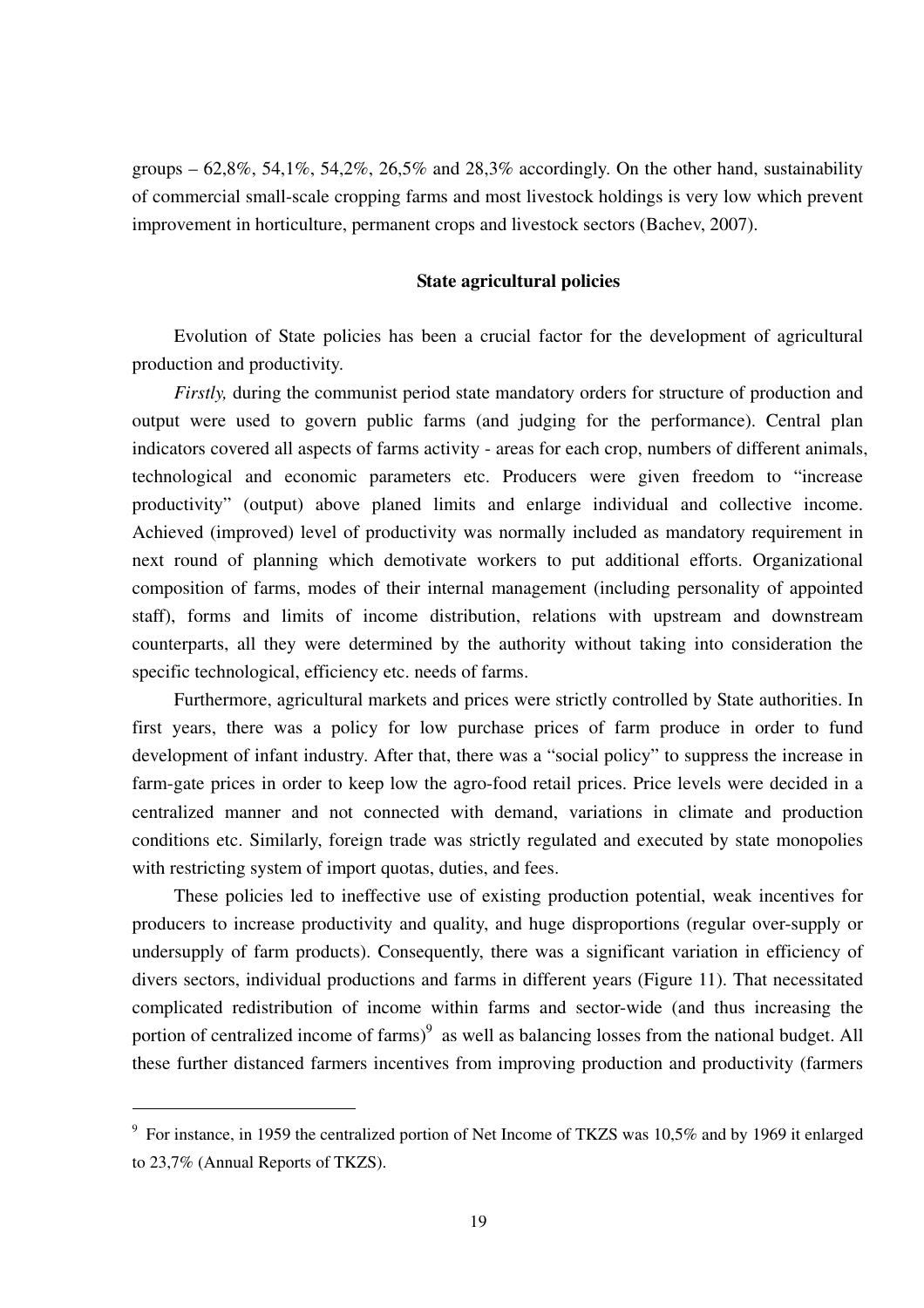often were facing situation when the more they produce more losses they occur, and vice versa).



**Figure 11: Profitability of major productions in Bulgarian** 

#### *Source: Annual Summary Reports of Agricultural Organizations*

Centralized management of agriculture had some success until the end of 1950s when productivity was low, production structure and technologies simple, and demand for basic farm products rising. For a short period of time there was achieved a significant progress in introduction of new varieties, technologies, mechanization, fertilizers and pesticides, modernization of major productions, augmentation of output, and growth in productivity. That was assisted by development of a strong public research and service (education, veterinary, irrigation, plant protection, hail prevention), industrial (feed, food, fertilizer, farm equipment) and infrastructural support to agriculture. However, this model started to show serious deficiency when production developed, technologies become complicated, and demand for product quality and variety extended. Since 1960s until the collapse of the model in 1989 numerous reorganizations were undertaken and a great number of "new economic mechanisms" experimented to enhance motivation and improve productivity. The later tried to improve central planning system giving partial freedom to farms and/or their divisions in choosing production structure, forming and distributing profit, selecting counterparts, exporting products etc. All these measures were not comprehensive while frequent changes in the "rule of the game" were causing further destruction of the incentive and production system.

*Secondly,* since 1990 there has been a fundamental liberalization of markets and economic activity and introduction of modern (western type, EU) institutions. Market adjustment was characterized with a high discrepancy between rises in prices of farm products and farm inputs and inflation rate (Table 6). The growth in crop and livestock products prices were much behind the price index of industrial inputs for agriculture - fertilizes, herbicides, combined fodder, machineries. The later caused a considerable reduction of farm inputs utilization and a fall in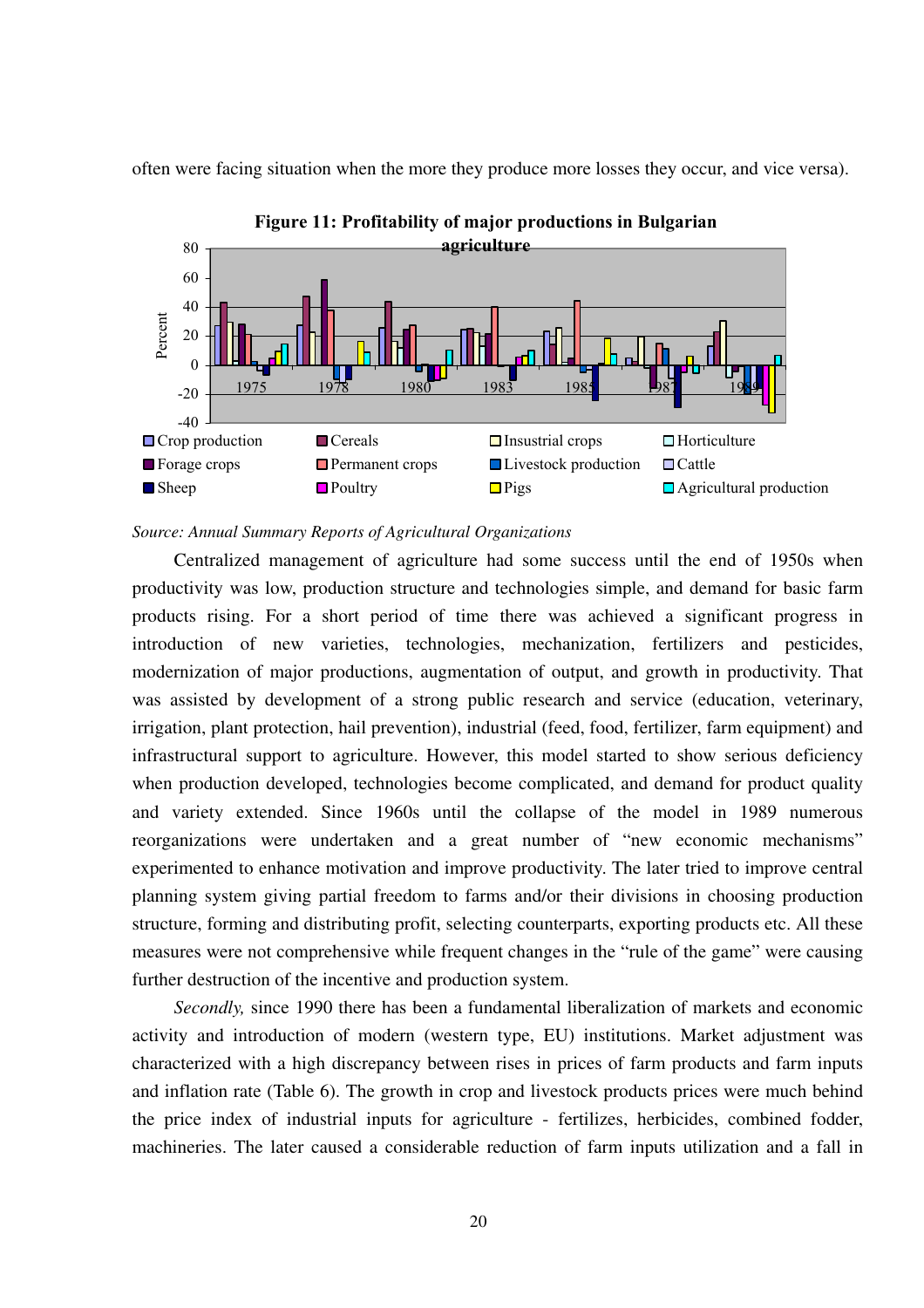agricultural production and productivity. What is more, until 1997 there were Government control on retail prices of basic foods as well as export restrictions (bans, quotas, licensing) restraining further farms investment for growth in production and productivity.

| <b>Price index of:</b>      | 1991 |      | 1992 1993 | 1994 | 1995  | 1996  | 1997   | 1998   | 1999   |
|-----------------------------|------|------|-----------|------|-------|-------|--------|--------|--------|
| Farm products               | 276  | 322  | 486       | 861  | 1509  | 3380  | 39227  | 41777  | 37307  |
| Crops                       | 267  | 293  | 451       | 820  | 1257  | 3807  | 35559  | 36768  | 35113  |
| Livestock products          | 267  | 359  | 529       | 912  | 1823  | 2847  | 43806  | 49501  | 36878  |
| Nitrate fertilizers         | 1193 | 1721 | 1727      | 3750 | 5321  | 14396 | 183545 | 275873 | 612121 |
| Phosphate fertilizers       | 1127 | 1658 | 1877      | 3542 | 5077  | 12962 | 165260 | 211285 | 187384 |
| Herbicides                  | 1308 | 2118 | 4284      | 8621 | 13909 | 14913 | 190138 | 215035 | 205965 |
| Combined fodder             | 271  | 422  | 779       | 1207 | 1648  | 5238  | 40539  | 39907  | n.a.   |
| <b>Tractors</b>             | 816  |      | 1574 2858 | 3847 | 7496  | 31942 | 415399 | 449075 | 422005 |
| Retail food                 | 476  | 812  | 1263      | 2415 | 3835  | 8487  | 103927 | 124920 | 115551 |
| <b>Consumer Price Index</b> | 439  | 787  | 1228      | 2296 | 3722  | 8300  | 98132  | 120008 | 123095 |

**Table 6: Price indexes during post-communist transition in Bulgaria (1990=100)**

*Source: National Statistical Institute*

Furthermore, transitional Bulgarian farming was one of the least supported in Europe. The high pre-reform Aggregate Support to Agriculture sharply fallen after 1990 staying in negative territories until 1998 (Figure 12). Moreover, modern public institutions and infrastructure crucial for farming development were/have not been built in the country: public system for enforcement of laws, regulations, and private contracts does not work well; essential property rights (on environmental resources, special and organic products) are not well defined or enforced; public support programs are rarely governed effectively and in the best interest of the legitimate beneficiaries; badly needed agricultural advisory system was not established until 2000 and it does not serve the majority of farms; urgently needed public system for agrarian insurance has not been introduced; crucial agrarian and rural infrastructure (wholesale markets, irrigation, roads, communication technologies) has not been modernized; public support for initiating and developing farming associations has not been given; multifunctional role of agriculture was not recognized and supported until 2007. Above and beyond, privatization and restructuring of major state monopolies in food processing, farm inputs supply, irrigation etc. was delayed or still incomplete (e.g. irrigation, Tobacco Holding), or it was associated with establishment of new private monopolies (e.g. food processing). All these additionally deteriorated farms situation being particularly bad for dairy holdings and grape and vegetable producers where small and badly organized farms dominate. Newly evolving farming structures were left unassisted to compete on internal and international markets with heavily subsidized farm products from EU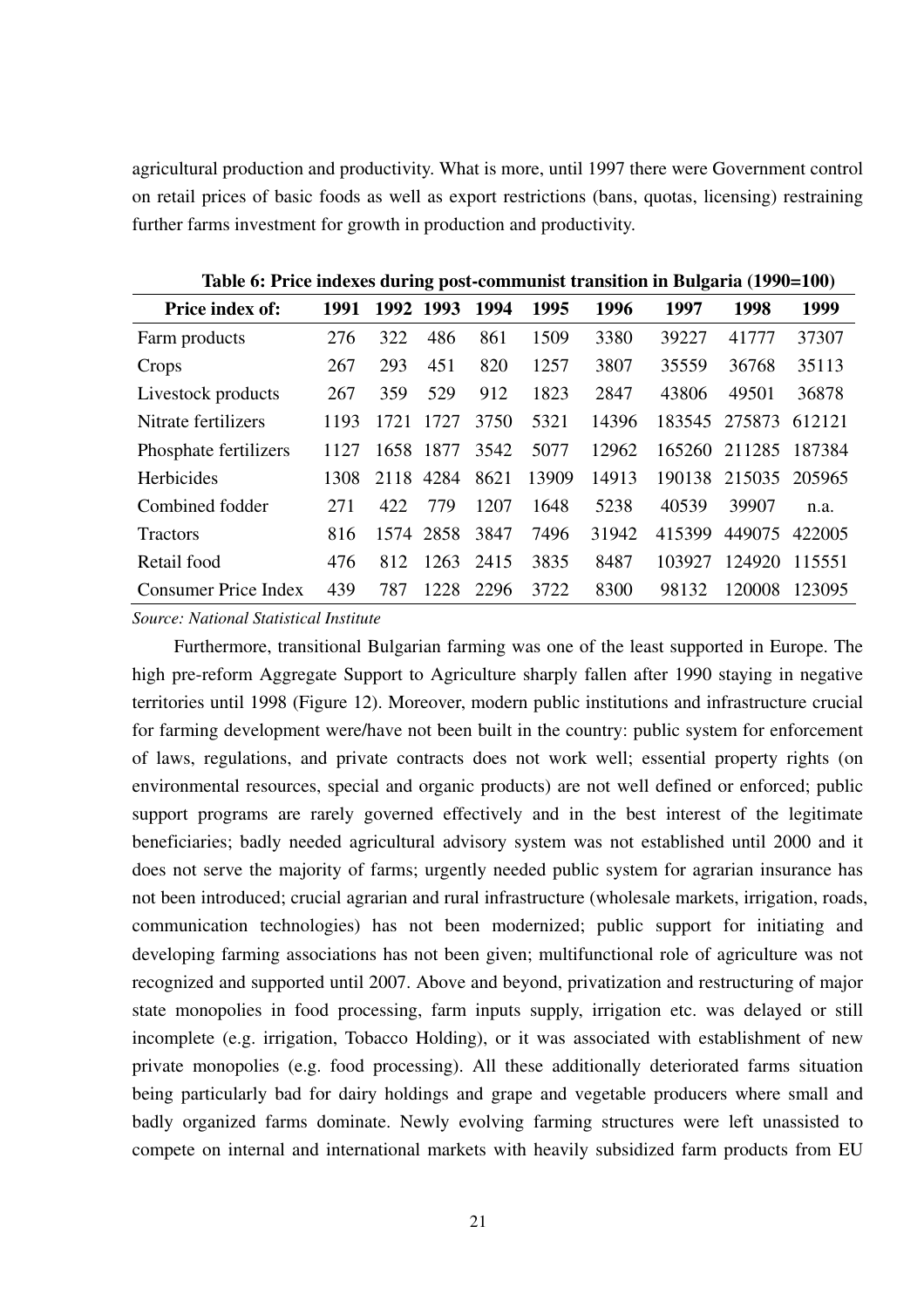and neighboring countries. The later deters effective modernization and adaptation of weak local farms in major sub-sectors (horticulture, fruits, livestock), diminishes their competitiveness and sustainability, and leads to a significant decline in most productions.



**Figure 12: Agrargate Producer Spport Estimate in Bulgarian Agriculture (percent)**

## *Source: OECD, 2000, p.130*

There has been a considerable progress in public support to agrarian sector since 2000 in various directions - subsidies, preferential credits, investment subsidies, price guarantee etc. The public aid mostly affected cereals and tobacco producers leading to some recovery in these sectors. Nevertheless, until EU accession (2007) the overall support to farms rests very little and much below the level in EU and other countries in the region. For 2001-2005 the share of the Special Assistance Programme for Agricultural and Rural Development (SAPARD) investments and subsidies in Gross Value Added (GVA) were 3,6% and 1,8% accordingly. At the same time, portions of the State Fund Agriculture's investment credit in the GVA was 0,4%, and short-term (credits and subsidies) support in the GAP 0,8% (Bachev and Kagatsume, 2006). Besides, only a small proportion of the farms benefits from some form of public assistance most of them being large (and highly productive) enterprises. For instance, SAPARD supported merely 7,7% of agro-firms, 2,3% of cooperatives, and 0,1% of unregistered farms. Subsequently, adaptation of farms to EU quality, safety, environmental, animal welfare etc. standards has been hampered; and growth in productivity and competitiveness severely restricted; and technological and income disparity between farms of different type, sub-sectors and regions broadened. The negative effect has been particularly great for most livestock farms leading to further reduction and ceasing activity and regression in production in recent years (Bachev and Nanseki, 2008).

In last years there has been some progress in crop production and a considerable decline in livestock sector (Figure 13). The level of GAP varies around 1999 amount while generated Net Value Added (NVA) and Entrepreneurial Income (EI) have been decreasing. Since 2002 there has been a step-back in the labor productivity measured as NVA per employed in agriculture – it fell 9% bellow 1999 level. Both rise in agricultural employment and shrink in NVA are responsible for that regression.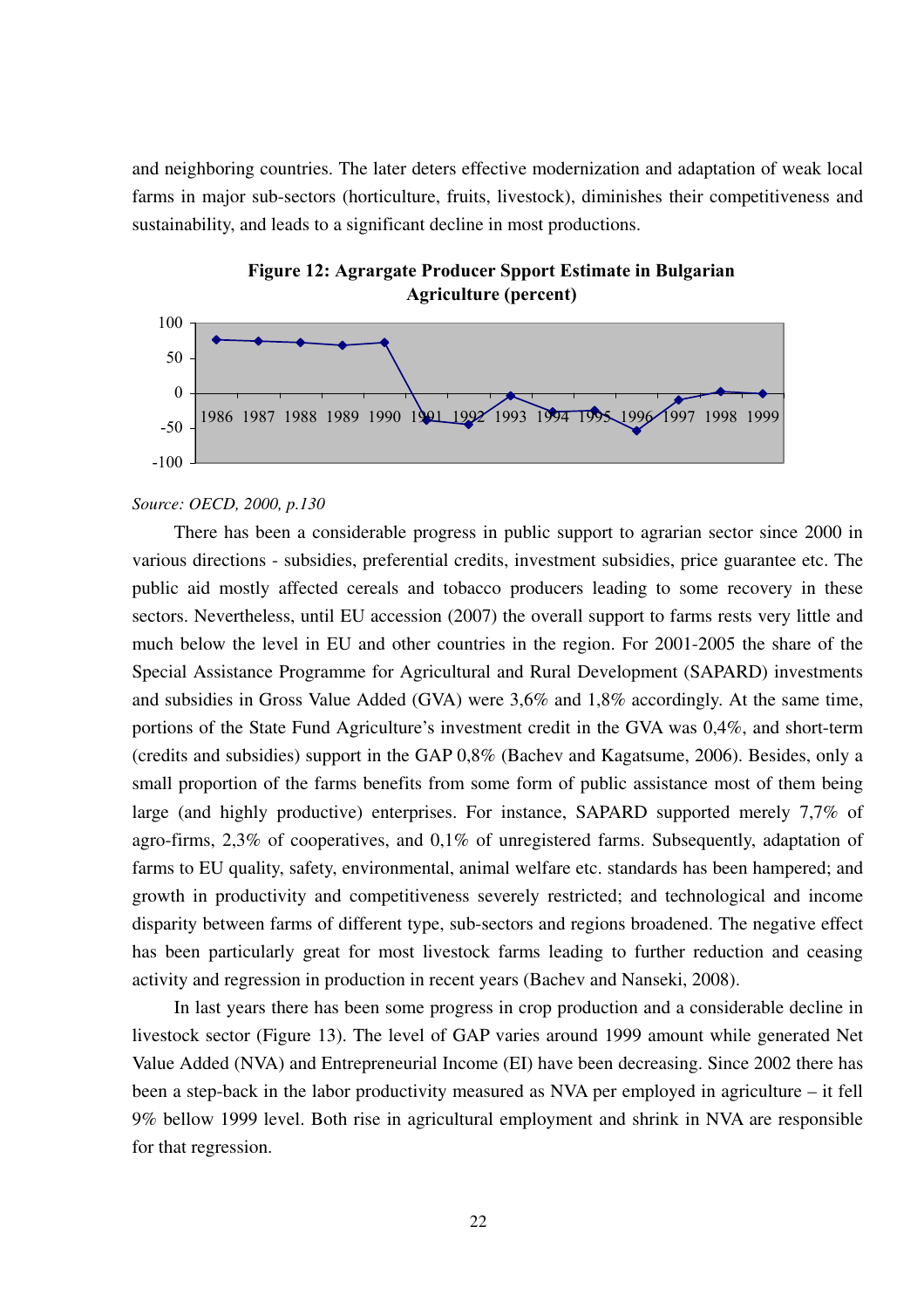

**Figure 13: Dynamics of agricultural production and productivity in** 

*Source: National Statistical Institute*

## **Evolution of demand for farm products**

Evolution of the demand for farm products has been a key factor for dynamics of agricultural production. Right after the war production and consumption of major farm products per capita was low (Figure 14). Since then, there was an increasing demand for agricultural products as a result of population growth, enlargement of urban (non-farming) population, and rising households income. Furthermore, in 1950s and 1960s there was a considerable growth in food processing industries creating new big demand for farm produces. Consequently, by 1970 production of major farm produce per capita boosted – doubled for wheat, milk, meat and fruits, and multiplied 4 times for sunflower and 6 folds for vegetables. Consumers demand for fresh and processed farm products continues to augment and diversify significantly until 1989 being a key factor for farming development.

Another major factor for considerable augmentation of a number of productions (vegetables, fruits, vine, tobacco) was the vast expansion of agro-food export after 1960. In seventies and eighties 30% to 50% of agricultural production was exported. Especially favorable was the "agro-food specialization" of Bulgaria within enormous market of the Council for Mutual Economic Assistance (CMEA) including communist countries for East Europe and USSR. For 1981-85 and 1986-87 the agro-food export for CMEA accounted for 59,7% and 82,2% accordingly as USSR took the greatest share.

After 1990 there was a sharp fall in demand for farm products affecting negatively agricultural production. *Firstly,* consumption of all major farm and food products decline considerably. One of the main reason was a sizeable reduction of population (10%) after 1989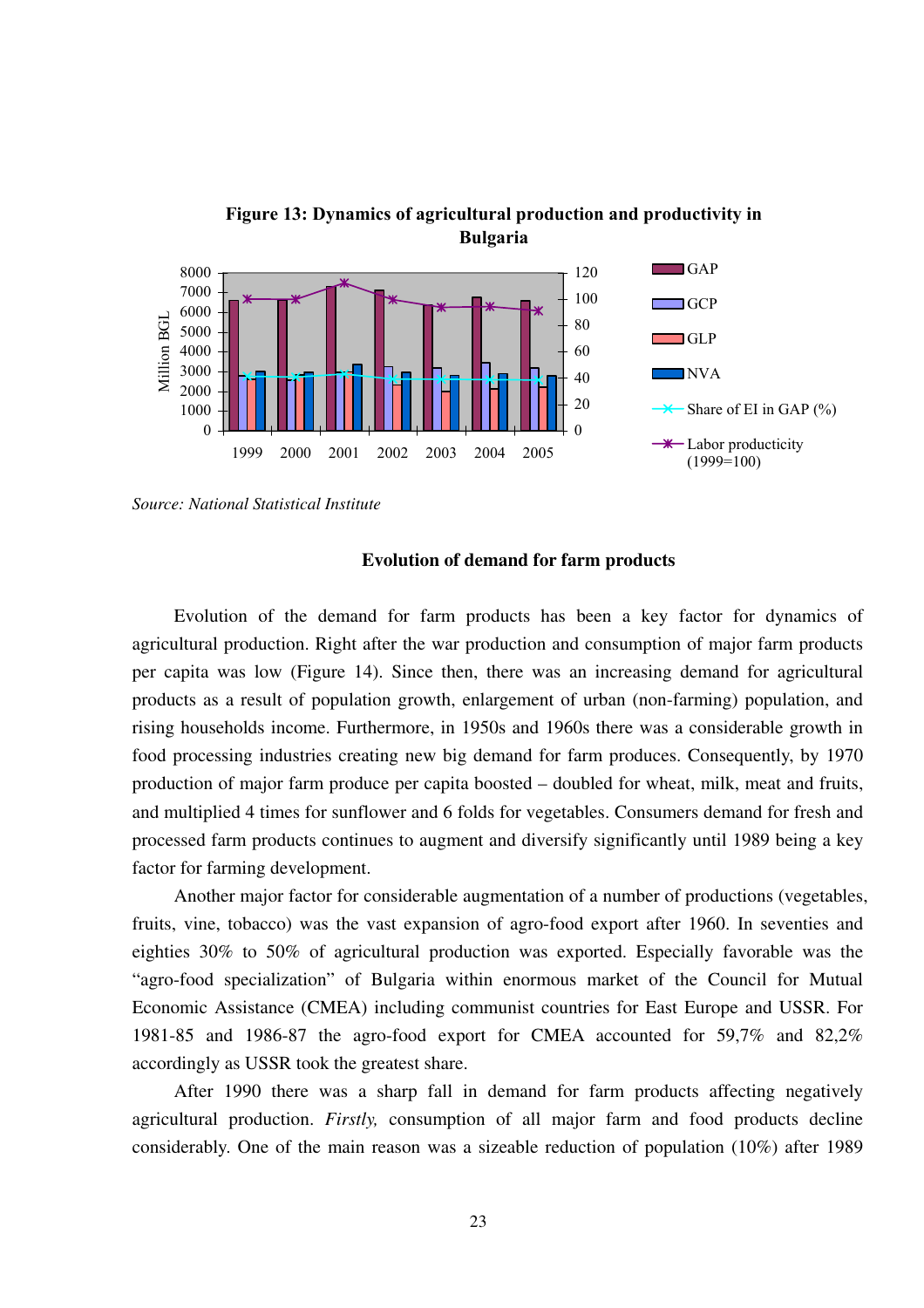due to unprecedented immigration, low birth rate and natural causes. However, a chief factor was a drastic decline in consumption per capital due to the high unemployment (up to 15%), nominal plunge in wages, and increased food costs in households budget (from 32% in 1989 up to 40-50% in next years). By 1997 consumption of population drops by half of the 1990 level reaching particularly low for food stuff with high income elasticity - milk, cheese, meat and meat products (Figure 16). Since 1998 there has been improvement of consumption of agro-food products but its level is still bellow 1990 level. Besides, demand for novel and quality import agro-food products grows affecting aversely the recovery of local productions.





*Source: National Statistical Institute*





## *Source: National Statistical Institute*

*Secondly,* huge and assured CMEA market for Bulgarian agro-food product collapsed in 1991 leading to reduction of country's export to that direction. Just until 1992 the share of CMEA countries in agro-food export fall more than twice due to competition or political reasons (e.g.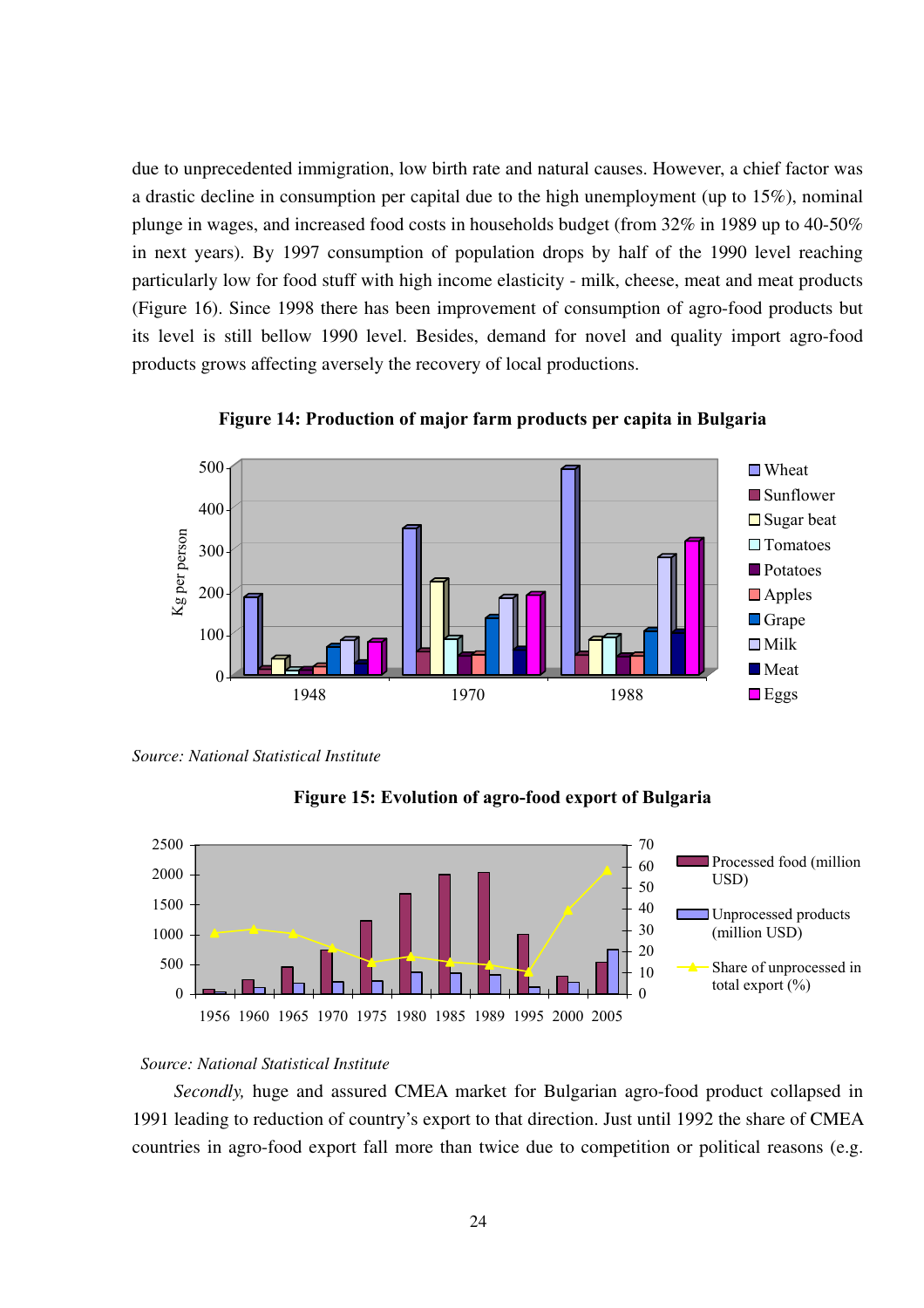Russia). Some other traditional markets (Yugoslavia, Cuba, Libya, Iraq) were also lost because of UN embargos, new political ties etc. Meanwhile, agreements with EU for liberalizing trade were signed (1993) but a number of quantity (quotas, licensing) and qualitative (food-safety etc.) restrictions as well as needs for changing export structure (specific product, quality, processing etc. requirements) restrained a rapid redirection of export. Since 2000 there is an upward trend in agro-food export driven by intensifying trade with EU and OECD countries (taking more than 50% and around 20% of the export accordingly) as well as recovery of some traditional markets in Middle East and former USSR. However, since 1995 unprocessed farm products dominates in agro-food export restricting number and amount of products, access to certain markets, export profitability, and thus the effective demand for revival of agricultural production.



## **Figure 16: Food consumption per capita in Bulgaria in 1997**

## *Source: National Statistical Institute*

*Third*, in certain years consumption and export of cattle, sheep and poultry products diminished considerably due to cases or danger from mad-cow disease (1997-2000), foot and mouth disease (2000-2001) and avian influenza (2003-2004) affecting badly respective productions

.

*Finally,* some traditional export oriented productions (like tobacco and cigarettes) have been negatively affected by new trends for reduction of consumption and diminishing international demands for these products.

## **Labor factor**

Changes in quantity and composition of agricultural labor have been a significant factor for development of farms and evolution of productivity. Right after the war there were few specialists with university and high education in agriculture. During communist period public farms were equipped with highly qualified labor of different type – economists, agronomists, engineers,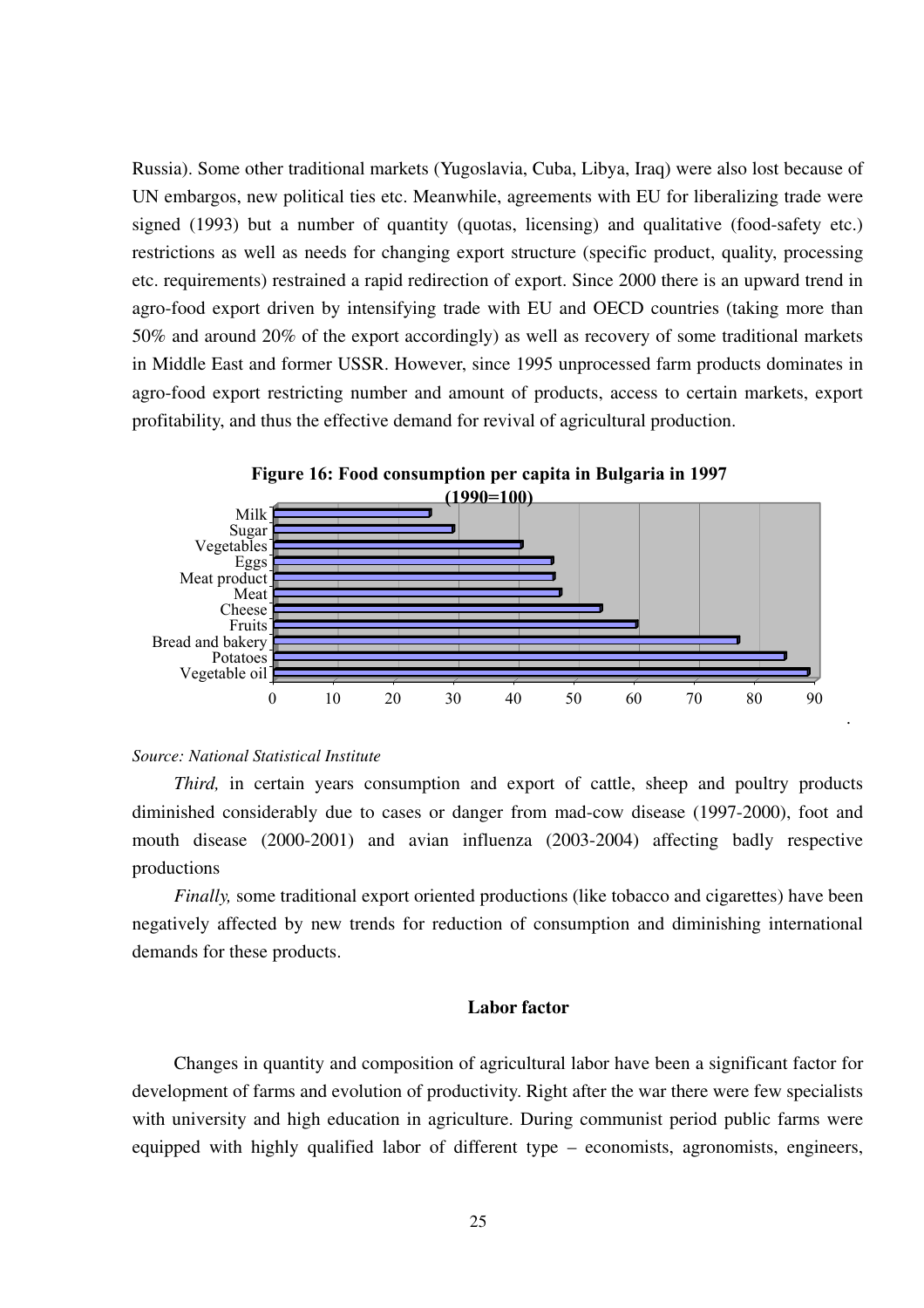veterinarians, livestock specialists etc. Until 1970 the number of labor with university and high specialized education augmented more than 4 times comparing to 1957. In addition, highly qualified staff of more than 100 agrarian research institutes and experimental station supported adaptation and dissemination of new technologies and varieties at farm level. That led to a rapid modernization of agricultural production and increase in productivity. Subsequently, there was a massive reduction of share of employed persons in agriculture to under 17% in 1989. Along with that, there was a process of transferring independent farmers, cooperative members, and off-farm workers (agricultural services, food processing, administration) into "workers and employees" of new public farms. Until 1970 the later increased 9 folds over 1948 number of 30000. The amount of "employed" white and blue-collar workers rose significantly during APK period and tripled between 1970 and 1975.

On the other hand, since the beginning of 1970s public farms started experiencing considerable shortages of low qualified manual labor for some critical operations (harvesting of yields etc.) in labor intensive productions like vegetables, tobacco, fruits, grape, corn, hops. Consequently, mandatory "brigades" of off-farm labor (students, other sectors blue and white collar workers) were extensively used to supply needed seasonal labor. Public farms benefited from such massive and cheap assistance but also had to face the negative effect on productivity from an extensive use of not-qualified and unmotivated labor (significant yields and quality losses). Furthermore, there was a tendency for ageing of employed persons in farms (especially workers) due to less-attractive working conditions and wages comparing to non-farm sectors $^{10}$ . Above and beyond, in 1988-89 more than 300000 ethnic Turks were deported from the country, which affected particularly badly agriculture and some major sub-sectors such as tobacco and livestock productions.

Since 1990 there has been a significant change in quality of agricultural labor. A part of former specialists of public farms set up own holdings, agri-firms or cooperatives while others (younger and more educated) left the sector. On the other hand, there were a great number of new comers without technological knowledge consisting of people who lost their employment in other sectors, retired persons, and individuals (or households) facing income insecurity and/or shortages. Consequently, number of employed in agriculture augmented (up to 26% in 2000) while quality of labor deteriorated significantly. Furthermore, practically all managers of newly evolved private structures had no any skills and knowledge for managing a private farm in market conditions. Even now most farmers have "only practical experience in agriculture" and very few secondary vocational education (2%) and high education (1%) (MAF). Moreover, more than  $40\%$ 

 $10$  In 1980s, the salaries and pensions in farming sector were 30% and 70% bellow the levels in industry.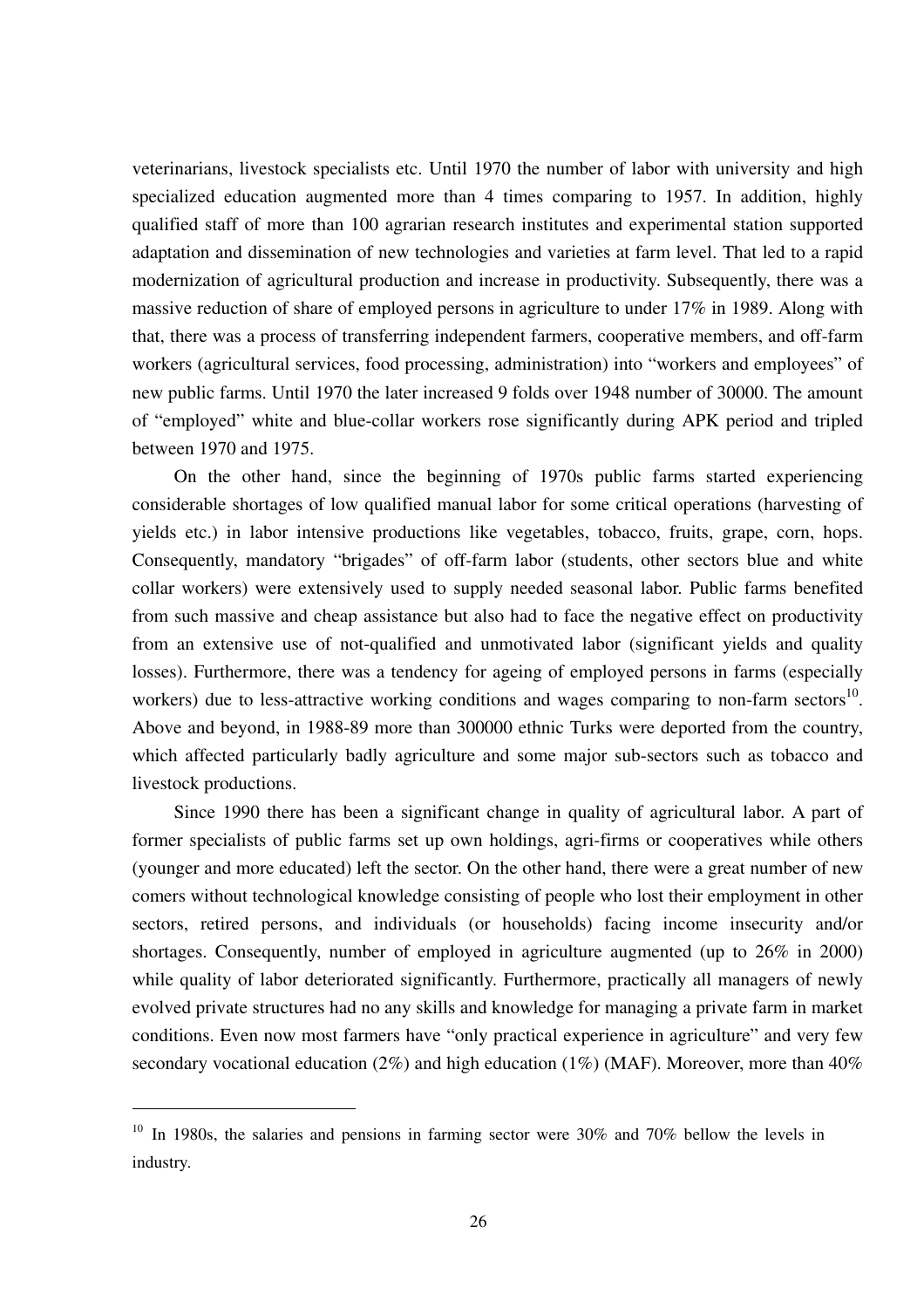of farm managers are older than 65 and more than a half of employed are in pre-retired or retired age. All these put serious restrictions on effective farm adjustment, enlargement and growth in productivity (low investment activity and entrepreneurships, limited training or learning by doing capability, no alternative employment opportunities). In addition, there has been a considerable delay in restructuring of public systems of agrarian education, research, and extension (and to some extend they still do not serve new farm structures effectively). The later further impedes an effective modernization and adaptation of farms (bad technological and managerial decisions are widespread).

## **Climate changes**

Weather extremes and changes in climate have had serious implication for dynamics of production and productivity. Most crops are usually sensitive to weather extremes and that causes some yields variation. For instance, poor harvests in 1985 and 1986 necessitated significant grain imports. Until 1989 there were systems for combating draught (effective irrigation) and hail prevention counter-balancing forces of nature and avoiding huge losses in yields. Besides, there was a public assurance for compensation of damages from other natural hazards like hoar-frost, fires, floods, mudslides. However, since 1990 there is no effective system for risk prevention and insurance, and weather extremes affect badly agricultural production (Bachev and Nanseki, 2008). Moreover, during that period there were registered one of the hottest (1994, 2000) and the driest (1990, 1992, 2000) years of the last century. In addition, 2006 and 2007 were abnormal with few rains during winter and spring and heavy summer storms and floods. Consequently, weather factor enhanced the negative effect of other major factors for declining agricultural production and productivity.

## **Conclusions**

Post-Second World War agricultural production in Bulgaria has had a dramatic evolution. There was a significant growth in major productions and productivity until 1970. Agrarian reform, cooperation of farmers, public planning and support, introduction of new technologies and mechanization, improvement of labor quality, development of internal demand for farm products and international cooperation within CMEA, all they were responsible for this progression. In 1970s and 1980s technological modernization, expansion of production and productivity growth continued but with a slower pace. Furthermore, there was a considerable change in production structure with increasing importance of livestock sectors and decline in some traditional productions like cotton, table grape, rye, sheep and buffaloes. Centralized